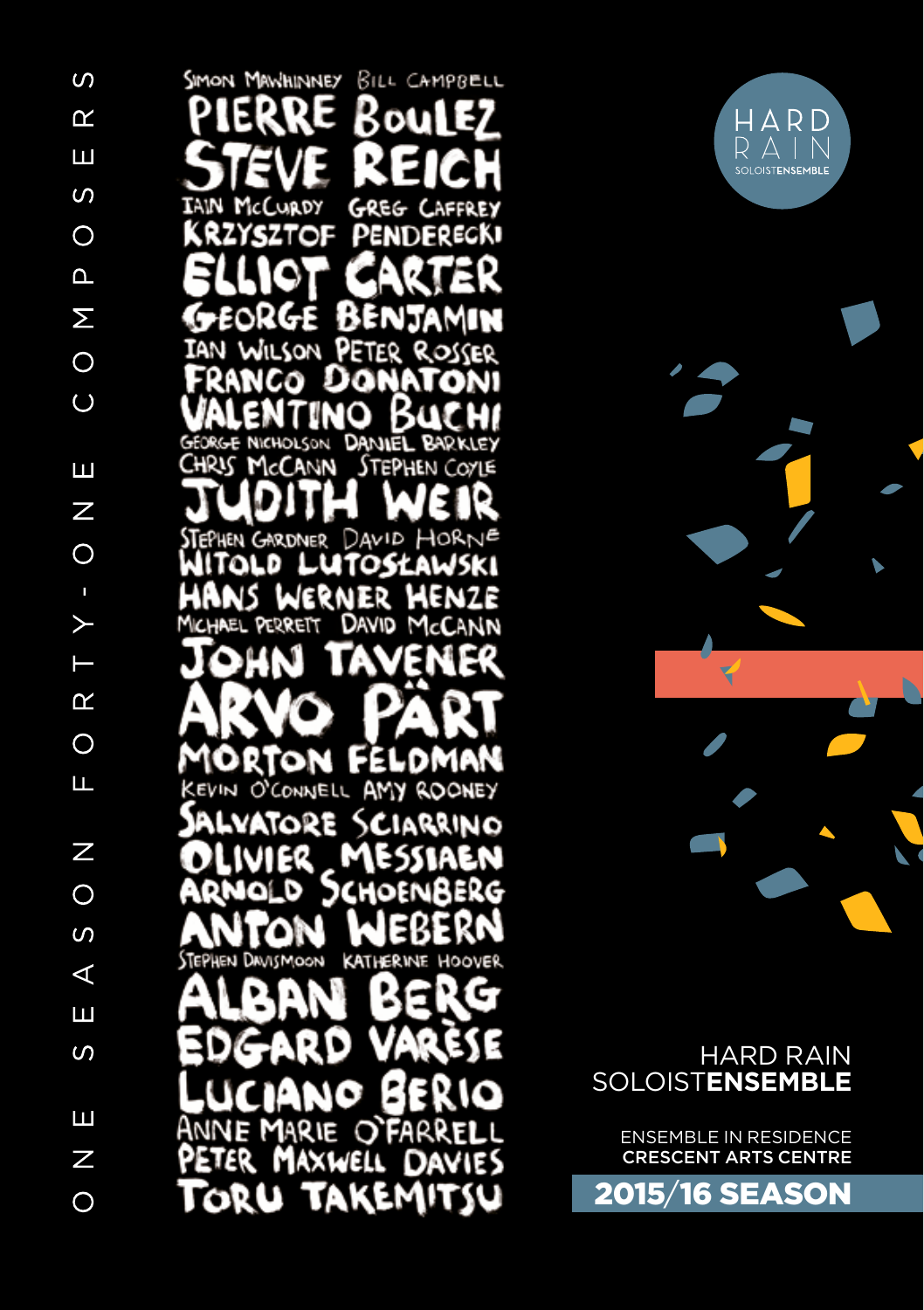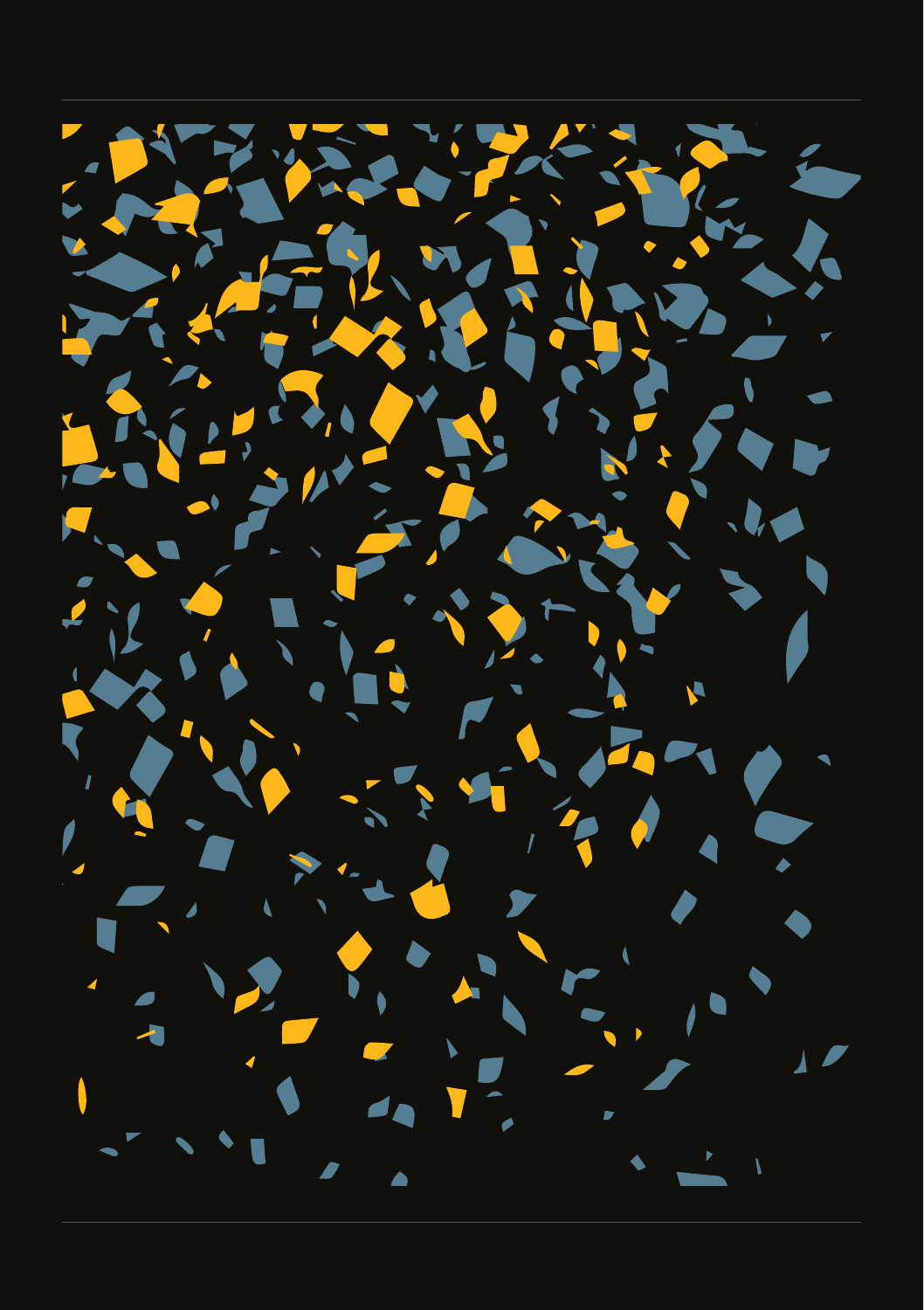## **A WELCOME FROM THE ARTISTIC DIRECTOR**

It is a great pleasure for me to introduce Hard Rain SoloistEnsemble's 2015/16 Season. Those of you who offered such loyal support for our last season will be delighted to see that the programme this year is more expansive, representing an even more ambitious and fearless attitude from this unique ensemble than before - book your season ticket now! If you are encountering the ensemble through our brochure for the first time, I urge you to come along, be brave, and see for yourself how powerful and exciting contemporary chamber music can be.

The voyage of discovery, begun last season, continues this year with landmark works of "must hear" repertoire by composers as markedly contrasted as Steve Reich and Pierre Boulez, who appear side by side in our first concert. For any inquisitive music fanatic, this concert alone is not to be missed. The season continues with a string of key chamber works that represent as much the breadth of the ensemble's interests as it's bold sense of adventure.

A new addition to the Hard Rain season this year is the *Solo Series* of concerts, featuring the individual players of the ensemble showcasing works for their instruments. What a wonderful way to become acquainted with new works and accepted classics of the repertoire, while learning about their technical implications or historical context.

Another significant feature is the historical breadth of music covered from early 20<sup>th</sup> Century classics to pieces of music that are still, at the time of writing this preface, on a composers drawing board or perhaps even just swirling around in his or her consciousness. As always, the promotion of the varied new music of our talented local composers, alongside those great luminaries of modern and contemporary music that need less introduction, is paramount.

Finally, alongside HRSE's many performances, we are delighted to be embarking upon a number of educational initiatives, continuing our work with Queen's University School of Creative Arts, and forging new relationships with Ulster Youth Orchestra and SERC School of Performing and Creative Arts.

Music enthusiasts, art lovers, adventurers: please put these dates in your diary, and let's forget about what music is and let's consider what music could be!



Dr. Greg Caffrey Artistic Director

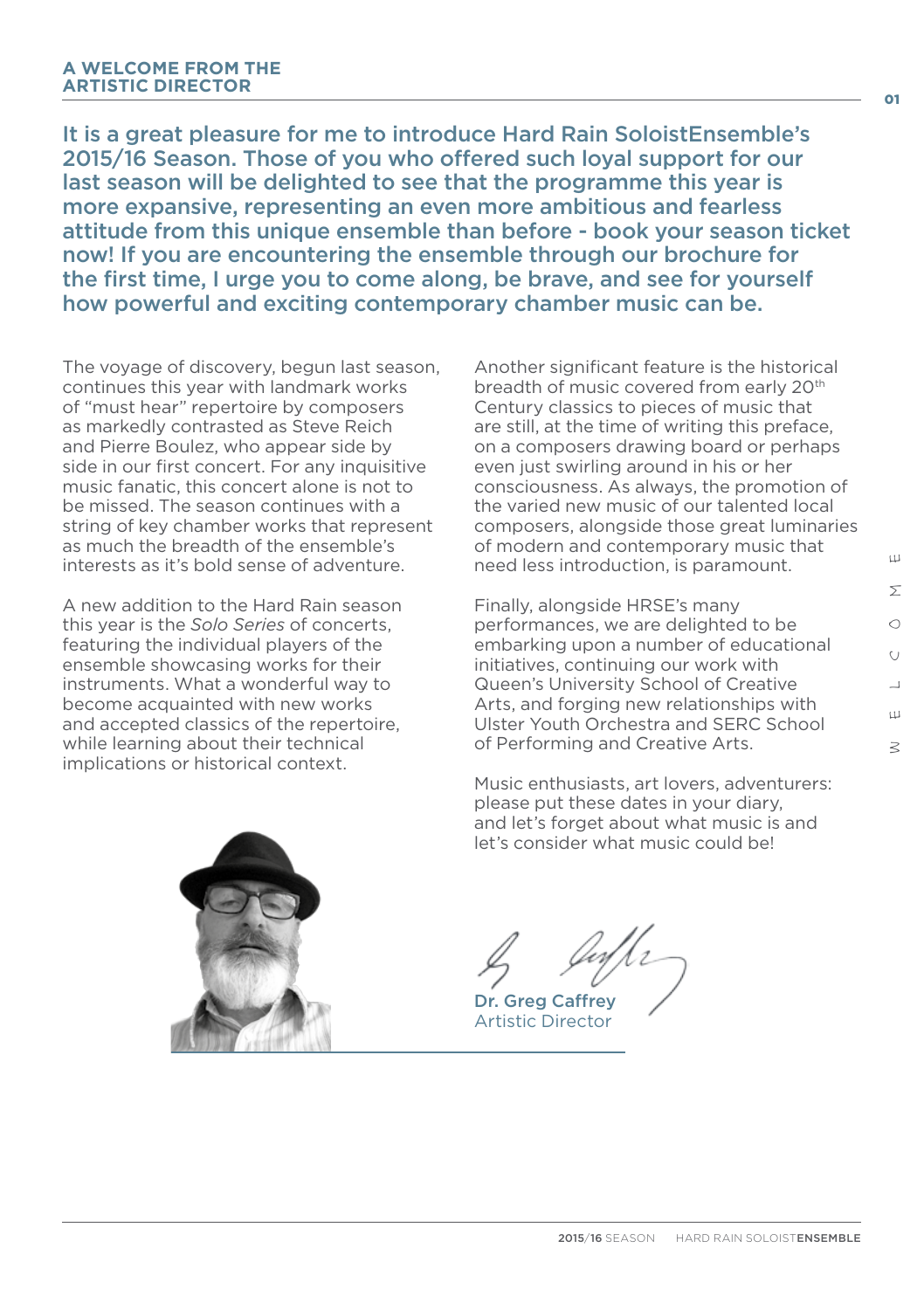# **Hard Rain SoloistEnsemble launch**

Crescent Arts Centre, CUBE, Belfast Music: Rooney/McCurdy/Caffrey Wednesday 18<sup>th</sup> November 2015  $5.30 - 7.30$ pm\_Invite only

#### **Opposites Attract – Reich/Boulez**

Crescent Arts Centre, CUBE, Belfast Music: Boulez/Reich/Mawhinney/Campbell Saturday 21st November 2015 7.30pm £10

# **Solo Series Concert I Joanne Quigley, Violin**

Crescent Arts Centre, Studio, Belfast Music: Penderecki/Carter/Benjamin/ Reich/Wilson/Rooney Wednesday 16<sup>th</sup> December 2015 7.30pm £10 ●●

### **Espirit Rude – Elliot Carter**

Crescent Arts Centre, CUBE, Belfast Music: Carter/Boulez/Rosser/ Caffrey/Wilson Saturday 6th February 2016 7.30pm\_£10

## **Solo Series Concert II Sarah Watts, Clarinet**

Crescent Arts Centre, CUBE, Belfast Music: Donatoni/Buchi/Wilson/O'Connell/ Nicholson/Caffrey Wednesday 10<sup>th</sup> February 2016 7.30pm £10 ●●

# **Illustrated lecture to SERC music students**

The theatreSPACE, SERC, Bangor Steve Reich – Cello Counterpoint Friday 12th February 2016 Not open to the public

#### **Workshop with QUB music students**

Queen's University Belfast Hard Rain SoloistEnsemble work with 1<sup>st</sup> year composition students Thursday 19th February 2016 Not open to the public

#### **Workshop with QUB music students**

Queen's University Belfast Hard Rain SoloistEnsemble work with 3<sup>rd</sup> year composition students Thursday 25<sup>th</sup> February 2016 Not open to the public

**Queen's Music – Music by QUB composers** (featuring Judith Weir)

Queen's University, Harty Room, Belfast Music: Weir/Mawhinney/Rooney/McCurdy/ McCann/Barkley/Coyle/chosen UG piece Saturday 27<sup>th</sup> February 2016 7.30pm £10

#### **Reich – Double Sextet**

The theatreSPACE, SERC, Bangor Music: Reich/Rooney/Mawhinney/ Campbell/Gardner Friday 11th March 2016 7.30pm £10

#### **Workshop with Ulster Youth Orchestra**

Crescent Arts Centre, Belfast Soloists of Hard Rain SoloistEnsemble work with young musicians from UYO Saturday 12<sup>th</sup> March 2016 Not open to the public

# **Solo Series Concert III David McCann, Cello**

Crescent Arts Centre, CUBE, Belfast Music: Lutosławski/Henze/Tavener/ Mawhinney/McCann/Caffrey/ Perrett/Horne Wednesday 16<sup>th</sup> March 2016 7.30pm\_£10\_

úЦ  $\binom{1}{k}$  $\overline{z}$  $\prec$  $\overline{\phantom{0}}$ Ch

z.

Н  $\prec$ 

 $\overline{z}$  $\sqrt{2}$  $\epsilon$ ≺  $(11)$ 

 $\epsilon$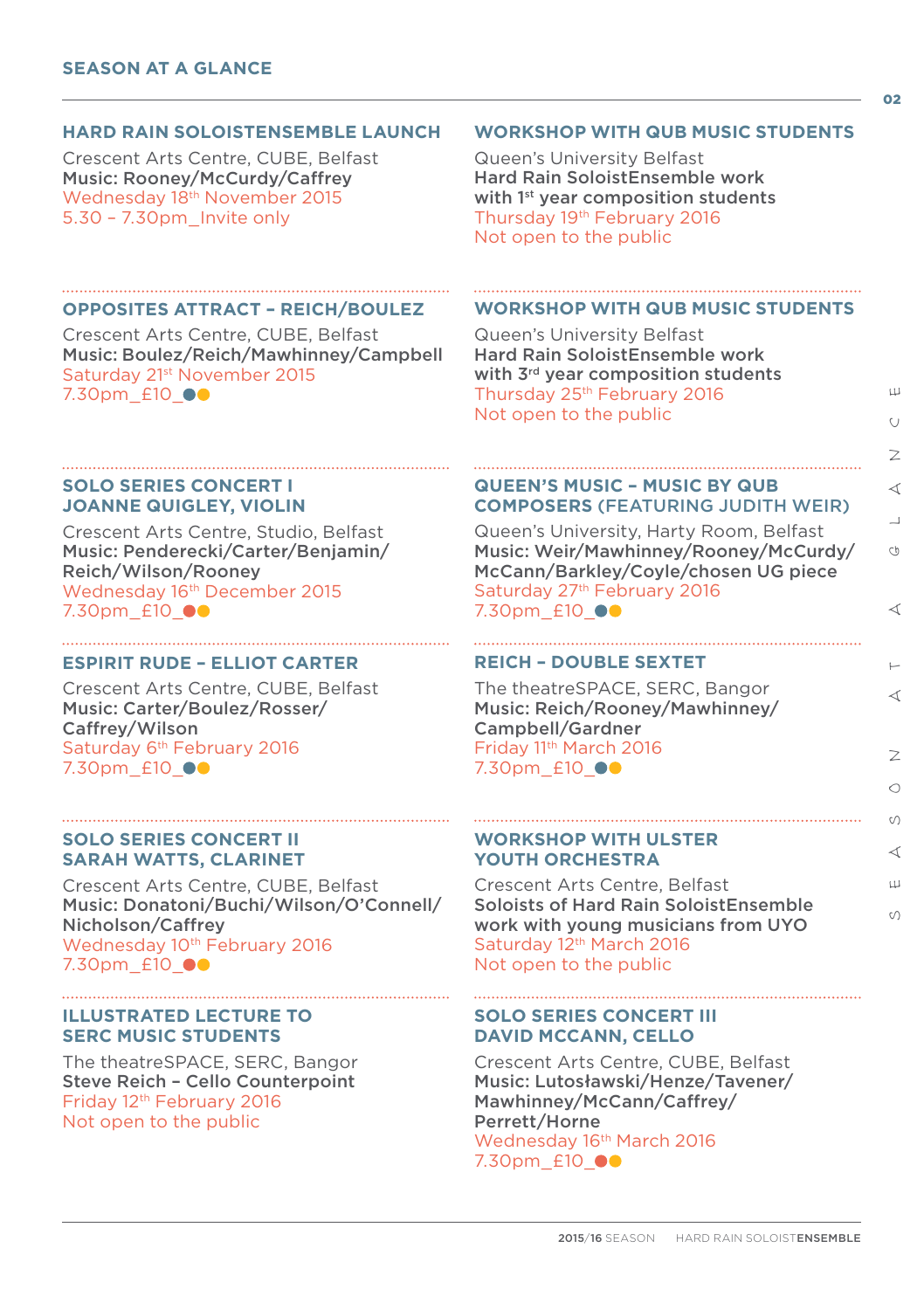## **Edge of Reflection - Music for Easter**

Crescent Arts Centre, CUBE, Belfast Music: Pärt/Feldman/Sciarrino/Messiaen/ Wilson/Caffrey/Davismoon Saturday 26<sup>th</sup> March 2016 7.30pm £10

# **Vienna - Music of the 2nd Viennese School**

Crescent Arts Centre, CUBE, Belfast Music: Schoenberg/Berg/Webern/Rosser Wednesday 6<sup>th</sup> April 2016 7.30pm £10

# **Workshop with QUB music students**

Queen's University Belfast Hard Rain SoloistEnsemble work with 2<sup>nd</sup> year composition students Tuesday 19th April 2016 Not open to the public

# **Solo Series Concert IV Aisling Agnew, Flute**

Crescent Arts Centre, CUBE, Belfast Music: Varèse/Berio/Takemitsu/Maxwell Davies/Reich/Hoover/Wilson/O'Farrell Wednesday 4<sup>th</sup> May 2016 7.30pm £10 ●●

#### **Peter Rosser Composition Award**

Red Box Studio, 173 University St., Belfast Calls for scores – open January 2016 [\(See HRSE website\)](http://www.hardrainensemble.com/#!season-2015---16/ujov5) Friday 27th May 2016 7.30pm\_Invite only

- **Ensemble Series Ticket Offer**
- Solo Series Ticket Offer
- **Combined Season Ticket Offer**

 $0<sup>2</sup>$ 

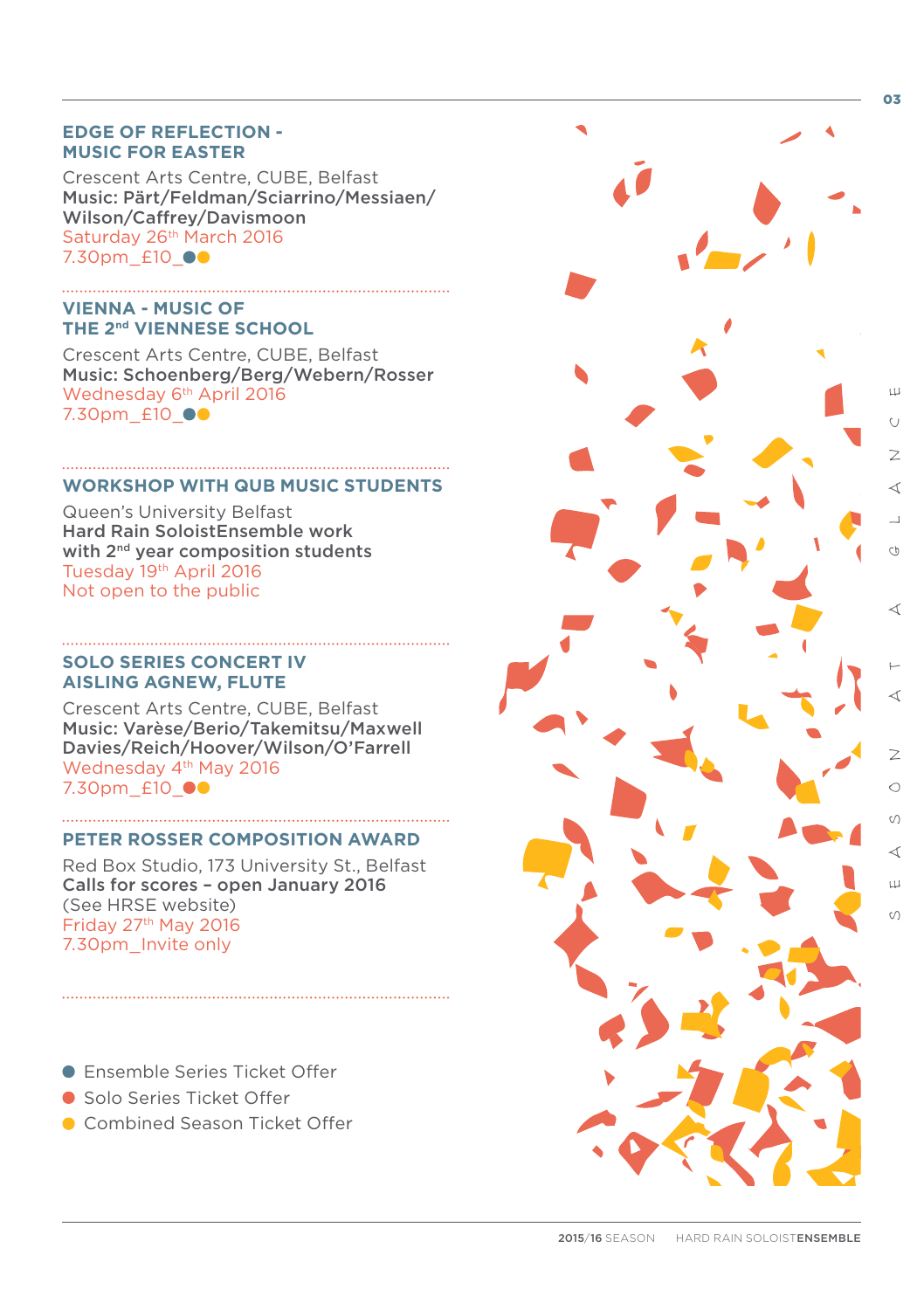A Hard Rain SoloistEnsemble programme is never merely a showcase of a diverse collection of pieces, united perhaps only by the fact that they can be broadly catagorised as either Modern or Contemporary. The Hard Rain experience goes further, in that every concert is carefully curated to highlight connections, both obvious and obscure, between repertoire or to demonstrate contrasting approaches. In most cases, associations between works programmed within an evening's music will be obvious on paper and become even clearer in performance. So, despite my expounding on this subject over the following paragraphs, I hope you will come to everything we play this year and make your own connections between the wonderful pieces of music.

This season sees Hard Rain SoloistEnsemble make its first excursion into the area of minimalist music with the performance of Steve Reich's *Double Sextet* (2007). Our first concert, 'Opposites Attract', juxtaposes Reich's work with Pierre Boulez's *Derive I* (1984), a work perhaps with nothing immediately obvious in common with the *Double Sextet*. However, despite each of these composer's dismissal of the other's music, they have influences in common. Both Boulez and Reich, for example, cite African drumming as being an important influence on their own development as composers. This manifests itself more obviously in the pulsing, phasing and interlocking rhythms of Reich's work. If the music of Boulez can be said to have "a sensuality" (come along and decide for yourself), then this could be due to the composer's claim that the ethnic music of which he made a study offered him "a different feeling of time". But when all is said and done I cannot deny that part of the appeal of programming these two works together is the creation of as much contrast as is possible within one sitting. And so their presence, in close proximity in this programme, is purposeful - provocative even - but, carefully considered.

Two local composers whose music, by their own admission, is born out of a respect for Reich and Boulez are also included here - Bill Campbell and Simon Mawhinney. A connection between

Campbell's new work, *There Comes a Time* (2015), written specifically for HRSE, and Reich is clear; however, Mawhinney's miniature, *Ribadoo* (2006 – 2015), curiously seems to have as much in common with one composer as the other.

*Derive I* appears again in our second concert, 'Espirit Rude', as part of the ensemble's aim to offer our audience repeat listenings to works, and this time it connects with **Elliot Carter's** discursive *Triple Duo* (1983). Boulez is an advocate of at least some of the varied output of this American composer whose musical works span an 80-year period. *Triple Duo* is a work that exudes excitement and sheer virtuosity. Its pairing (as its title suggests) of three groups of instruments, and the autonomous nature, generally, of the instrumental writing in Carter's music, is the intended connection between this work and my own new work, *The Garden of Earthly Delights* (2016), to be premiered in this concert. It is a great pleasure as well to be able to present the wonderful music of our colleague, the late Peter Rosser alongside Carter, whose music he adored.

Performing music by a new generation of composers is an important part of HRSE's ethos. And so our concert, 'Queen's Music', celebrates composers all united through their association with Queen's University's School of Creative Arts. Ex-graduates,

04

 $\circ$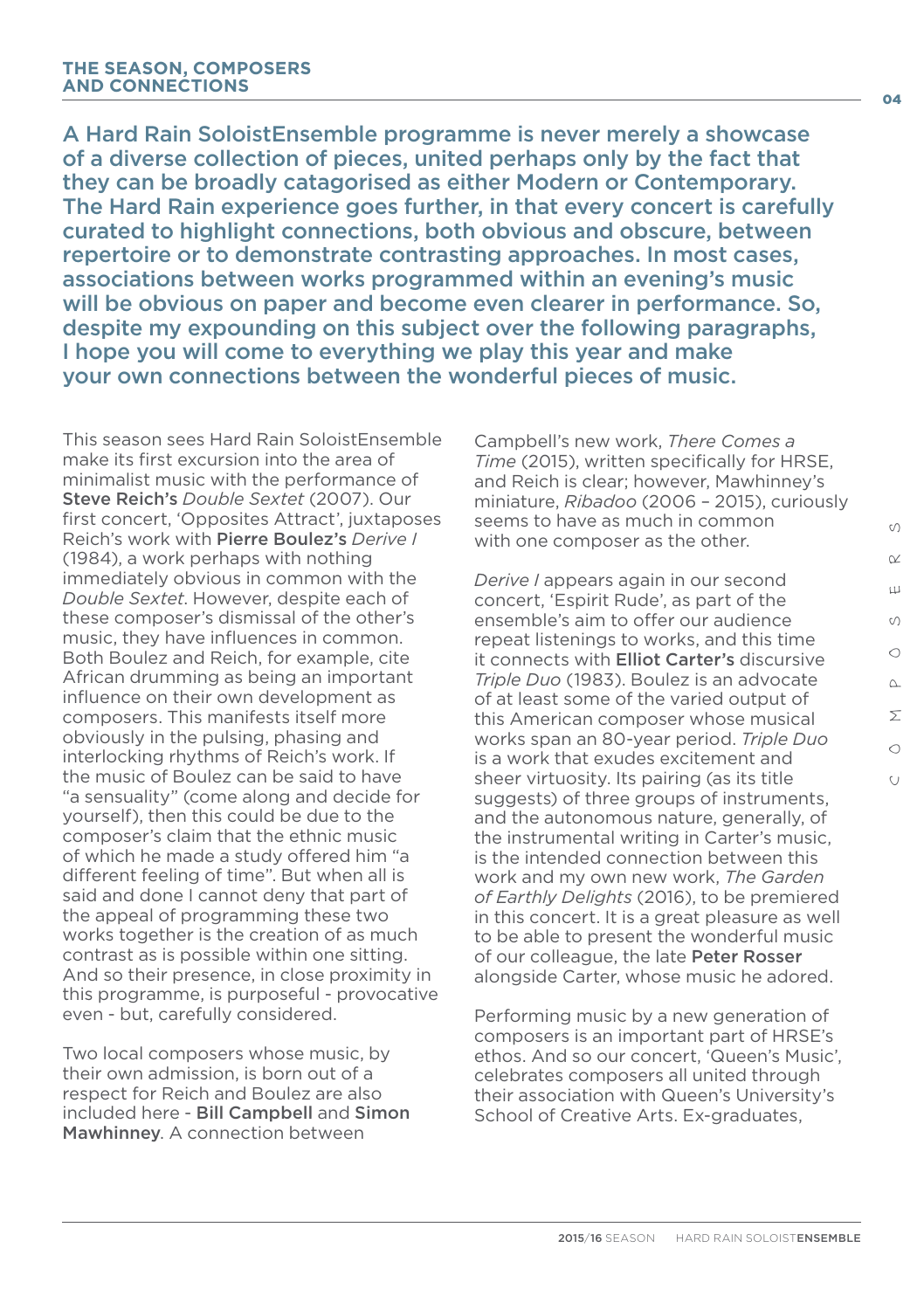# " These concerts will be informal and informative, offering an acceptable introduction to the repertoire for brave newcomers as well as new insights for aficionados. Needless to say the music of the composers on our doorstep will feature throughout these solo concerts too."

post-graduates and undergraduates are all represented in a concert jointly curated with Professor Piers Hellawell. We are delighted also on this occasion to have the opportunity of interpreting the music of Professor Judith Weir, whose association with the university goes back many years, but who also happens to be the current Master of the Queen's Music.

"Minimalism" is purely a launch pad for our performance simply entitled 'Reich' at the SPACE Bangor. We have a repeat performance of Reich's *Double Sextet* as well as another airing of the works of Campbell and Mawhinney, but, in addition, we have music by two other local composers, one very well established, Stephen Gardner, and one newly emerging, Amy Rooney. While both composers fit comfortably in the context of this concert, their music is, at the same time, too progressive to be conveniently packaged as any kind of post minimalist product. Rooney's music *Lines and Dots* (2015) and *Butterflies and Wallflowers* (2014) is textural, colourful and permits certain parameters of the music to be determined by the performers. Gardner's *Trane* (1996) has occasional driving rhythms in common with traditional minimalism, but it encompasses too much more to be labeled as such.

Our Easter offering, 'Edge of Reflection', is a concert of music with a strong reflective thread running through it. But this is not music with either a traditional Easter message or religious connotation (with the exception of our excerpt from Messiaen's *Quartet for the End of Time*); rather, this is music that offers space for contemplation and deliberately avoids the forward propulsion, fast movement or density of a lot of modern music. "Spiritual" or "meditative" tags conjure up images of massage treatments and alternative therapies, but this is a programme of very concentrated, serious music, and there won't be a beautician in site!

The music of the 'Second Viennese School' features in our last ensemble concert of the year. The centerpiece of this event is Arnold Schoenberg's *Chamber Symphony No 1, Op. 9* (1906) in an arrangement by his colleague and pupil Anton Webern. In this concert, HRSE reaffirm their commitment to the 20<sup>th</sup> Century repertoire that informs much of the music of today, while, as is their self-imposed remit, exposing major works that build on this tradition by local composers, in this case Peter Rosser's expansive *The Last Temptation of Arnold Schoenberg* (2004) for solo piano.

As if all the above were not enough, this season we introduce a 'Solo Series' that showcases the players of the ensemble. Many of the offerings here, programmed by the individual players themselves, reflect key solo repertoire for the instruments concerned: Reich's *Violin Phase* (1967), Donatoni's *Clair* (1980) for clarinet, Hans Werner Henze's *Serenade for Cello* (1949) or the compositions for flute; *Density 21.5* (1936) by Edgard Varèse and Luciano Berio's challenging *Sequenza I* (1958). These concerts will be informal and informative, offering an accessible introduction to the repertoire for brave newcomers as well as new insights for aficionados. Needless to say the music of the composers on our doorstep will feature throughout these solo concerts too.

Dr. Greg Caffrey Artistic Director

 $\epsilon$ 

 $\infty$  $\alpha$  $\alpha$  $\circ$  $\bigcap$  $\sim$ Σ  $\overline{\phantom{0}}$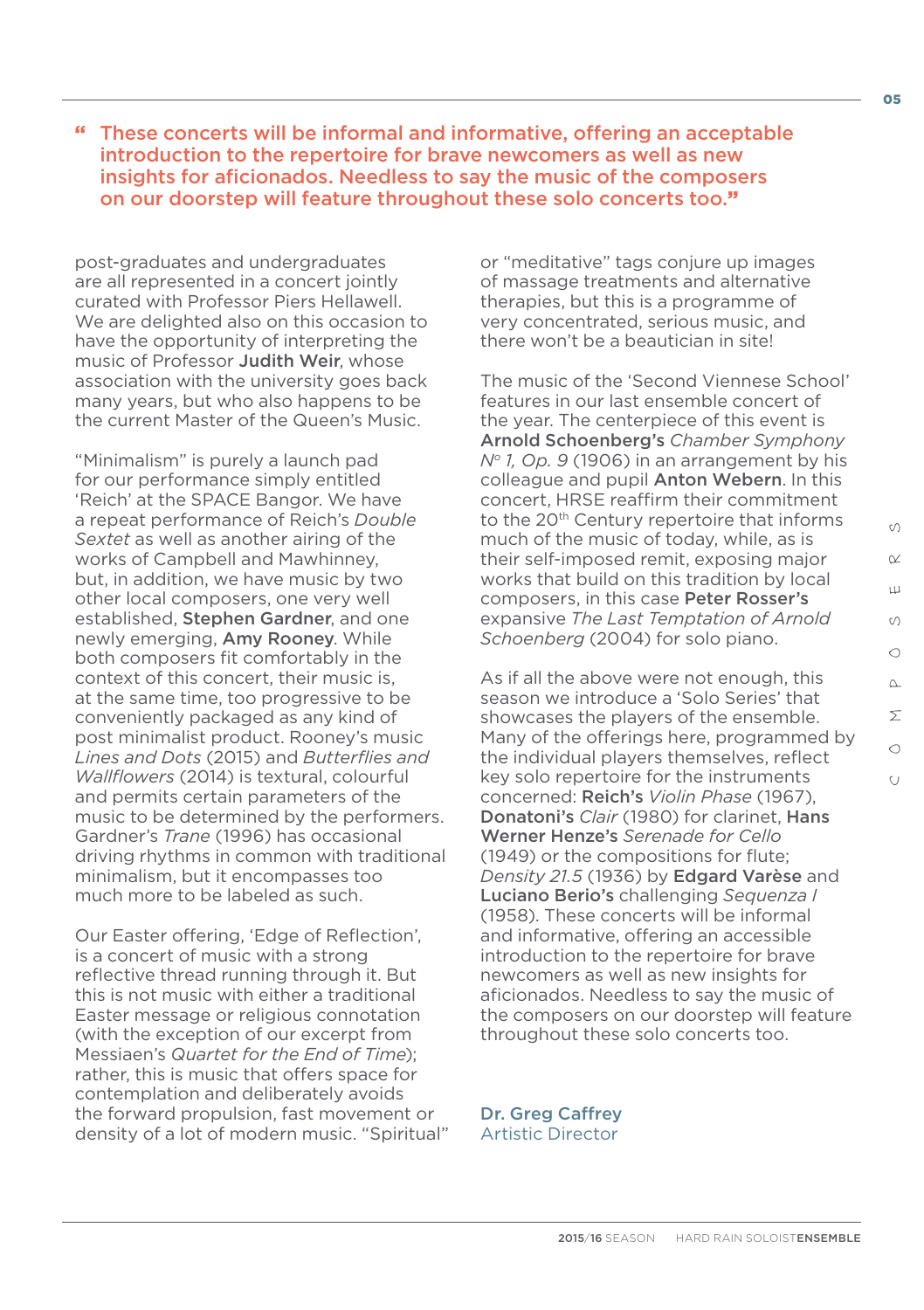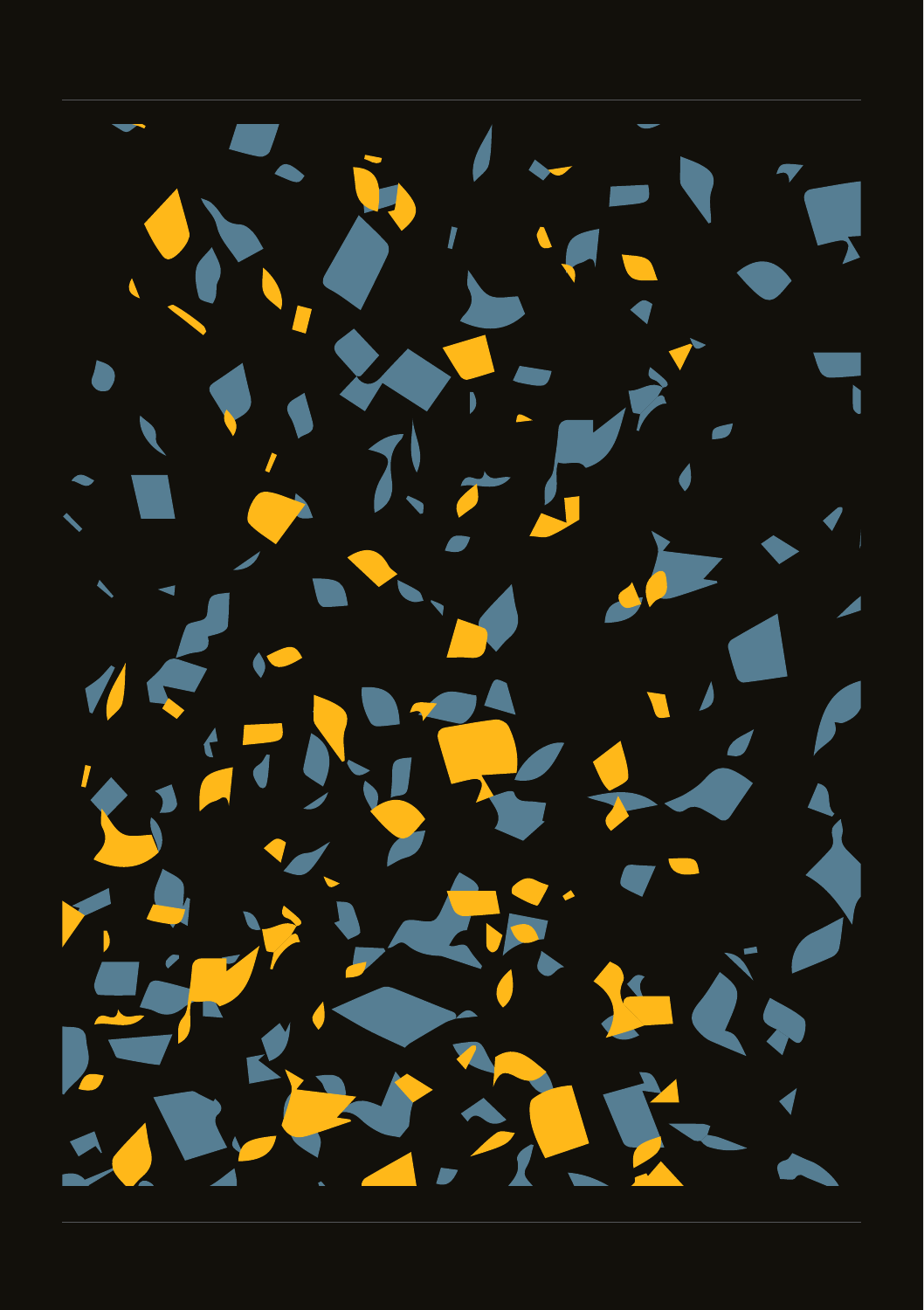Come along and enjoy a glass of wine, and an opportunity to meet and hear the ensemble. This informal event will include performances of three works written especially for Hard Rain SoloistEnsemble: *Lines and Dots*, by Amy Rooney, *Philharmonie*, by Iain McCurdy and *These are the Clouds about the Fallen Sun*, by Greg Caffrey.

Lines and Dots**\*** (2015) Amy Rooney (1983) Flute, Bb Clarinet, Violin, Violoncello and Piano

Philharmonie**\*** (2014) Iain McCurdy (1972) Flute, Bb Clarinet, Violoncello

These are the Clouds about the Fallen Sun**\*** (2013) Greg Caffrey (1963) Alto Flute, Bb Clarinet, Violin, Violoncello and Piano

#### **Venue**

The Crescent Arts Centre (CUBE), Belfast

# **Date**

Wednesday 18th November 2015, 5.30–7.30

# **Admission**

Invite only

We are grateful to the Arts Council of Northern Ireland for the loan of the Steinway Model D for the purpose of this event.

**\***Written especially for Hard Rain SoloistEnsemble

07

se

 $\prec$ 

so n l aun c h

 $\overline{z}$  $\Omega$  $\circ$ 

 $\top$  $\left( \right)$  $\overline{z}$  $\supset$  $\prec$  $\blacksquare$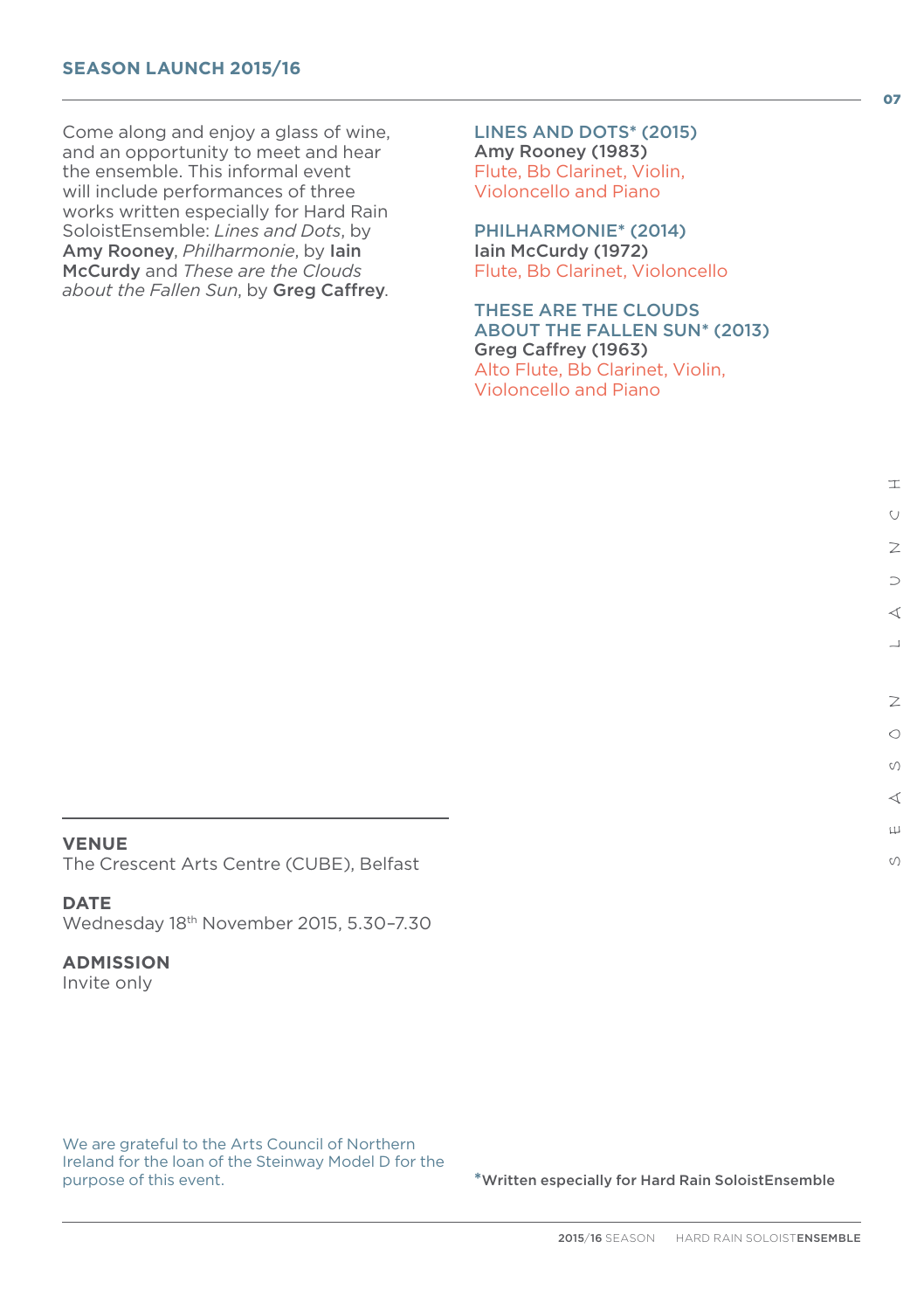The non-compatibility of minimalist and modernist tendencies on one concert platform is challenged here in a programme that juxtaposes two titans of each musical sphere. French composer, Pierre Boulez (*Derive I*) and the American, Steve Reich (*Double Sextet*) are at just such opposite ends of the contemporary music spectrum. However, perhaps the enjoyment and respect of one composer's work does not preclude an equal admiration for the other's?

Come along and judge for yourself, and hear two premiere performances of works by composers closer to home, Bill Campbell and Simon Mawhinney. Both of these composers have created new music here that resonates within the context of this programme, while offering their own very personal and individual compositional voices.

Derive I (1984) Pierre Boulez (1925) Flute, Clarinet in A, Violin, Violoncello, Piano and Vibraphone

#### Electric Counterpoint (1987) Steve Reich (1936)

arr. Alex Petcu Colan

- Fast
- Slow
- Fast

Vibraphone & Marimba

## Ribadoo (2006 - 2015) Simon Mawhinney (1976)  $\alpha$ Flute, Bb Clarinet, Violin, Violoncello, p e r d r m a n c e n o n e Piano and Vibraphone  $\overline{z}$ Domaines (1968 – 69)  $\sqrt{2}$ Pierre Boulez (1925) Solo Clarinet version  $\overline{\phantom{1}}$ Interval 15 mins  $\alpha$ There Comes a Time**\*** (2015) Bill Campbell (1961) Flute, Bb Clarinet, Violin, Violoncello, Piano Barcode II (2002) Simon Mawhinney Flute & Clarinet Double Sextet (2007)  $\sim$ Steve Reich  $\bigcirc$ Flute, Bb Clarinet, Violin, Violoncello, Piano and Vibraphone  $\mathbf{H}$  $\alpha$

**Venue**

The Crescent Arts Centre (CUBE), Belfast

### **Date**

Saturday 21st November, 7.30pm

**Admission** £10 ●●

We are grateful to the Arts Council of Northern Ireland for the loan of the Steinway Model D for the purpose of this event.

**\***Written especially for Hard Rain SoloistEnsemble

 $0<sup>8</sup>$ 

Pe

 $\binom{1}{2}$  $\overline{z}$  $\prec$  $\leq$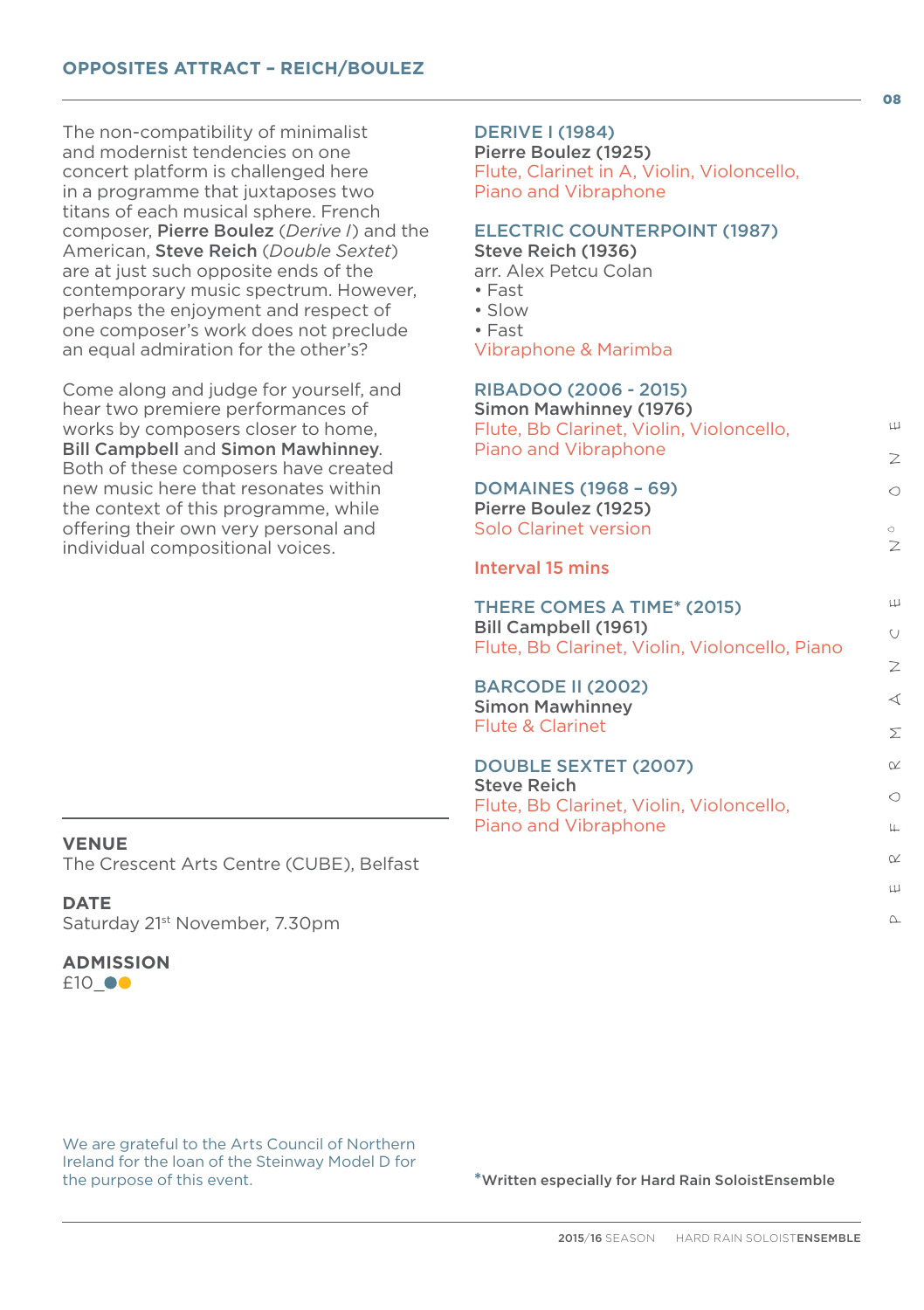# **Solo Series concert I JOANNE QUIGLEY, VIOLIN**

The Hard Rain soloists have each curated their own recital programme, focusing on works that showcase their instrument and its associated technique and sound world. These concerts are delivered in an informal atmosphere with an emphasis on an explanation and close examination of the repertoire.

Joanne Quigley commented, "While researching repertoire for this concert I was struck by the enormous volume of excellent compositions for solo violin. JS Bach continues to present the greatest challenge to the solo violinist with his six solo sonatas, and, at the back of my mind, I wanted to choose music which similarly showed what this small, four-stringed treble instrument was capable of. I am particularly delighted to feature two outstanding Northern Irish Composers in the programme (Amy Rooney and Ian Wilson) who have produced wonderful pieces that are hugely contrasting. In essence, I hope you will enjoy this exploration of the endless sound world of the violin."

Cadenza (1984) Krzysztof Penderecki (1933) Solo Violin version

# Excerpt from 4 Lauds (1984 - 2001) Elliot Carter (1908 - 2012) Statement - Remembering Aaron Solo Violin

#### Flight Paths (2014) Amy Rooney (1983)

Solo Violin

| <b>3 MINATURES (2001)</b> |
|---------------------------|
| George Benjamin (1960)    |
| Solo Violin               |

| Solo Violin                                                 | O                              |
|-------------------------------------------------------------|--------------------------------|
| <b>Interval 15 mins</b>                                     | $\geq$                         |
| SONÁID BÉALOIDIS (2014)<br>Ian Wilson (1964)<br>Solo Violin | ⊢<br>$\circ$<br>$\overline{z}$ |
| <b>VIOLIN PHASE (1967)</b><br>Steve Reich (1936)            | Щ                              |
| <b>Violin &amp; Tape</b>                                    | $\cup$                         |
|                                                             | $\overline{z}$                 |
|                                                             | $\prec$                        |
|                                                             | Σ                              |
|                                                             | $\alpha$                       |
|                                                             | $\circ$                        |
|                                                             | 11                             |
|                                                             | $\alpha$                       |
|                                                             | Щ                              |
|                                                             | $\Delta$                       |

# **Venue** The Crescent Arts Centre (Studio), Belfast

**Date**

Wednesday 16th December, 7.30pm

**Admission** £10 **@@** 

Ó

 $\prec$  $\leq$  $\sim$  $\bigcap$  $\mathbf{H}$  $\alpha$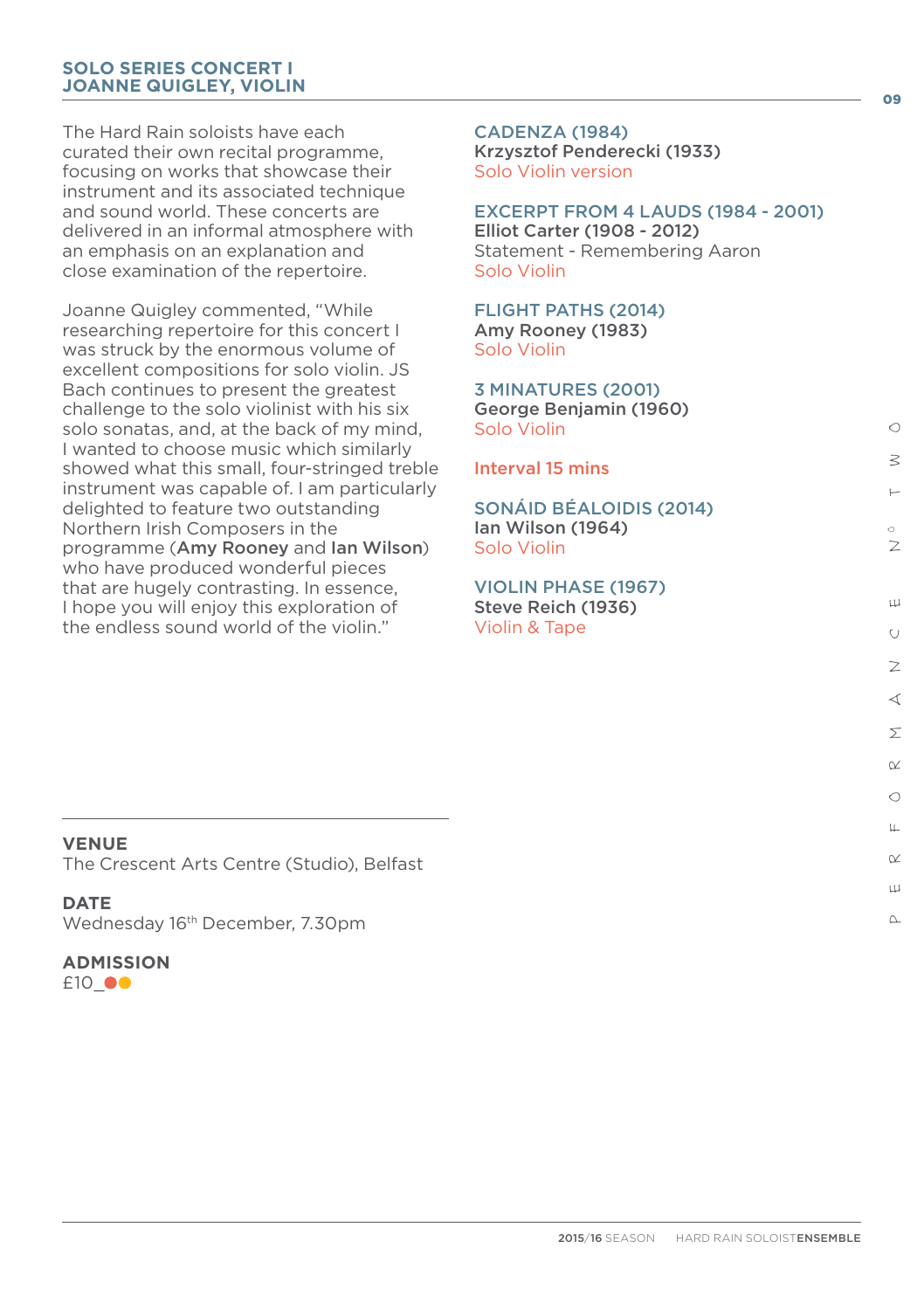# **Esprit Rude – Elliot Carter Portrait** <sup>10</sup>

This concert features three works by the American composer, Elliot Carter, the centerpiece being his mighty *Triple Duo* from 1983. As one of the most significant American composers of all time, Carter's output ranges from early neo-classical works to the works of his atonal and rhythmically complex late style (represented here). There is a second chance to hear Pierre Boulez's wonderful *Derive I*, in case you missed our first concert. Together with these two titans of musical modernism Hard Rain is pleased to present the music of three local composers. There will be a performance of our late colleague Peter Rosser's *Le Mai*, for solo piano, a European premiere performance of Ian Wilson's *Bal-Beo-Nea* for solo marimba, and a world premiere of a new work especially written for this occasion for the expanded Hard Rain SoloistEnsemble by Greg Caffrey, entitled *The Garden of Earthly Delights*.

Esprit Rude/Esprit Doux (1994) Elliot Carter (1908 – 2012) Flute, Clarinet & Marimba

Le Mai (1995) Peter Rosser (1970 – 2014) Solo Piano

Bal-Beo-Nea (2012) Ian Wilson (1964) Solo Marimba

| two titans of musical modernism Hard<br>Rain is pleased to present the music of            | <b>GRA (1993)</b><br><b>Elliot Carter</b>                                                      | Щ                         |
|--------------------------------------------------------------------------------------------|------------------------------------------------------------------------------------------------|---------------------------|
| three local composers. There will be a                                                     | Solo Clarinet                                                                                  |                           |
| performance of our late colleague Peter                                                    |                                                                                                | Щ                         |
| Rosser's Le Mai, for solo piano, a European<br>premiere performance of <b>Ian Wilson's</b> | THE GARDEN OF EARTHLY<br><b>DELIGHTS* (2016)</b>                                               | $\alpha$                  |
| Bal-Beo-Nea for solo marimba, and a world                                                  | Greg Caffrey (1963)<br>Flute (picc, alto), Clarinet, Violin,<br>Violoncello, Piano, Percussion | I                         |
| premiere of a new work especially written<br>for this occasion for the expanded Hard       |                                                                                                | $\vdash$                  |
| Rain SoloistEnsemble by Greg Caffrey,                                                      |                                                                                                |                           |
| entitled The Garden of Earthly Delights.                                                   | Interval 15 mins                                                                               | $\circ$<br>$\overline{z}$ |
|                                                                                            | <b>DERIVE I (1984)</b>                                                                         |                           |
|                                                                                            | Pierre Boulez (1925)                                                                           | Щ                         |
|                                                                                            | Flute, Clarinet in A, Violin, Violoncello,<br>Piano and Vibraphone                             | $\cup$                    |
|                                                                                            |                                                                                                |                           |
|                                                                                            | <b>BLUNT INSTRUMENT (2008 - 9)</b><br><b>Greg Caffrey</b><br><b>Bass Clarinet &amp; Piano</b>  | $\mathsf{Z}$              |
|                                                                                            |                                                                                                | $\prec$                   |
|                                                                                            |                                                                                                | Σ                         |
|                                                                                            | <b>TRIPLE DUO (1983)</b>                                                                       |                           |
|                                                                                            | <b>Elliot Carter</b>                                                                           | $\propto$                 |
| <b>VENUE</b><br>The Crescent Arts Centre (CUBE), Belfast                                   | Flute (picc), Clarinet (Eb, bs cl), Violin,                                                    | $\circ$                   |
|                                                                                            | Violoncello, Piano, Percussion                                                                 | $\downarrow\downarrow$    |
| <b>DATE</b>                                                                                |                                                                                                | $\alpha$                  |
| Saturday 6 <sup>th</sup> February, 7.30pm                                                  |                                                                                                | Щ                         |
|                                                                                            |                                                                                                | Δ.                        |

### **DATE**

**Admission** £10 ●●

We are grateful to the Arts Council of Northern Ireland for the loan of the Steinway Model D for<br>the purpose of this event.

\*Written especially for Hard Rain SoloistEnsemble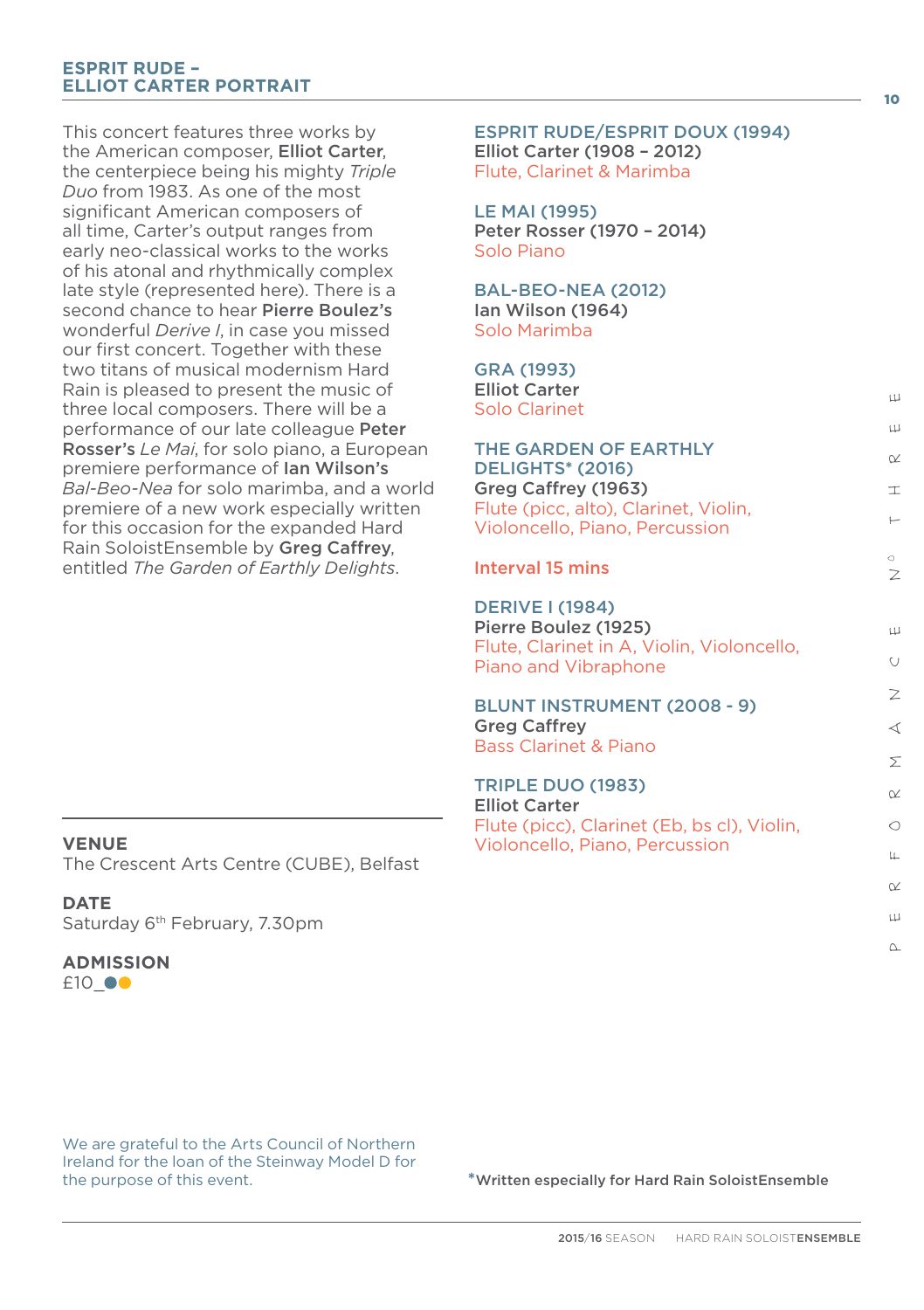# **Solo Series concert II SARAH WATTS, CLARINET** 11

The Hard Rain soloists have each curated their own recital programme focusing on works which showcase their instrument and its associated technique and sound world. These concerts are delivered in an informal atmosphere with an emphasis on an explanation and close examination of the repertoire.

Sarah's programme for solo bass clarinet and solo clarinet exposes three core Italian works (*Soft* and *Clair* by Franco Donatoni and *Concerto* by Valentino Buchi) alongside Irish works written for her. The premiere of *Soundings* by Sheffield based George Nicholson features multiphonics taken from charts used in Sarah's new ground-breaking publication: *Spectral Immersions; A Comprehensive Guide to the Theory and Practice of Bass Clarinet Multiphonics.* (2015)

SOFT (1989) Franco Donatoni (1927 – 2000) Bass Clarinet

Ashes (2003) Ian Wilson (1964) Bass Clarinet

**MOTUS (2004)** Kevin O Connell (1958) Bass Clarinet

Concerto (1969) Valentino Buchi (1916 – 1976) Solo Clarinet  $\alpha$ P E R F O R M A N C E N º F O U R  $\overline{\phantom{0}}$ Interval 15 mins  $\bigcirc$ Soundings (2012) George Nicholson (1949) LL. Bass Clarinet  $\overline{a}$  $\overline{\phantom{1}}$ Two short Pieces: Greg Caffrey (1963) Multiphonic Study (2012)  $\alpha$ Bass Clarinet Carter Fragment (2011)  $\epsilon$ Bb Clarinet  $\overline{z}$ Clair (1980)  $\prec$ Franco Donatoni Clarinet  $\overline{z}$  $\sim$  $\sqrt{2}$  $\mathbf{r}$ 

**Venue**

The Crescent Arts Centre (CUBE), Belfast

# **Date**

Wednesday 10<sup>th</sup> February, 7.30pm

**Admission** £10 **@@** 

Pe

 $\alpha$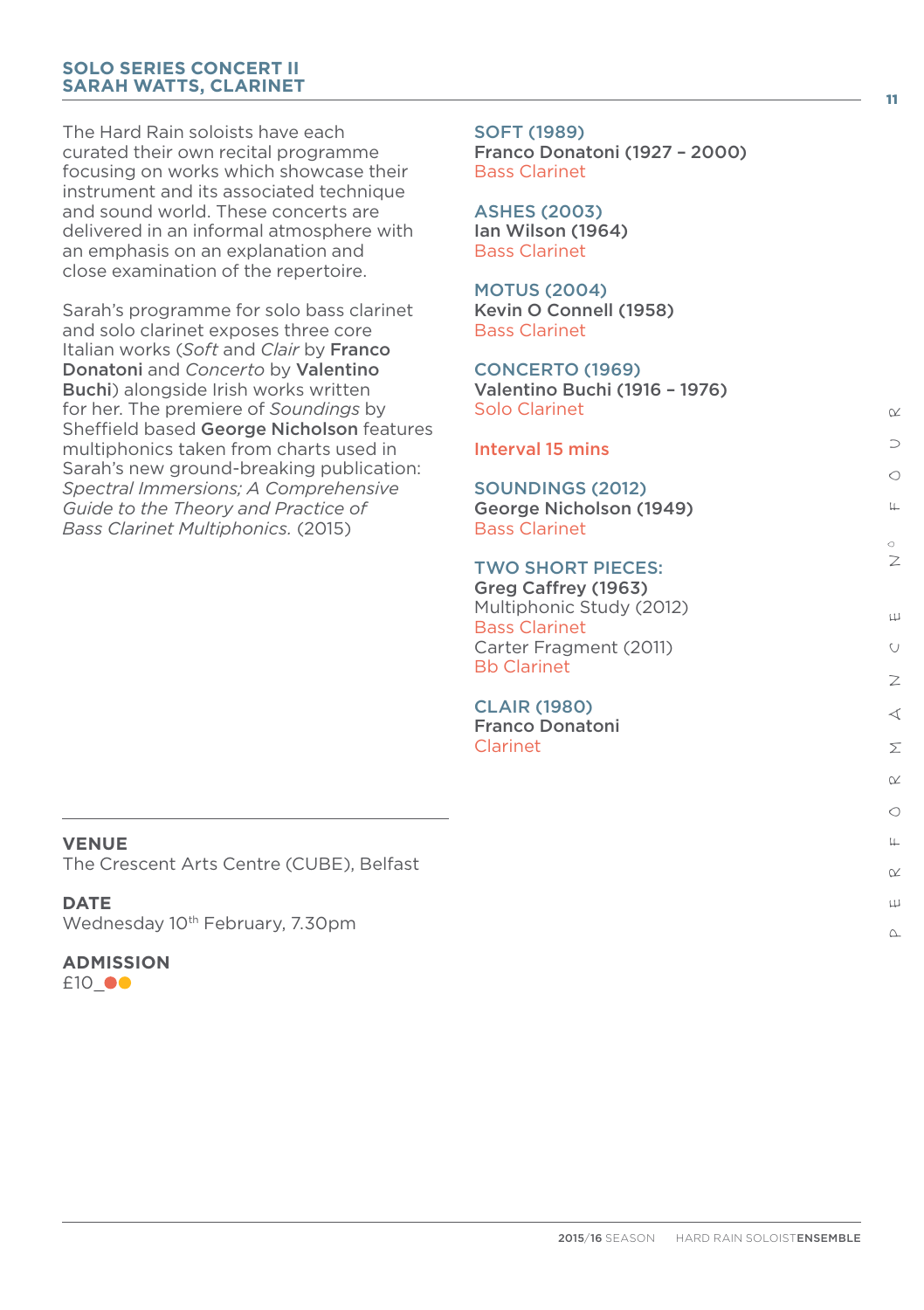This concert is a showcase for the long and continuing tradition of acoustic composition in Queen's University, and for the work of a distinguished friend of that tradition. Since the 1980s, a steady stream of composers nurtured by Piers Hellawell and composer colleagues has enhanced the new music scene; tonight's programme features music by composers studying from the 1990s to the present day. We are delighted that this event also celebrates the Master of the Queen's Music, Professor Judith Weir, who will be in conversation with the young composers as part of the concert event. Judith Weir has been a welcome visitor to Queen's since the 1983 Sonorities Festival, so it is appropriate that she joins Hard Rain SoloistEnsemble to celebrate the acoustic composition tradition in Queen's.

Cupola**\*** (2015) Iain McCurdy (1972) Flute, Clarinet, Violin, Violoncello, Piano

Sundew (2014) Judith Weir (1954) Violin & Violoncello

Barcode II (2002) Simon Mawhinney (1976) Flute & Clarinet

New Work (2016) Daniel Barkley (1989) Solo Cello

A Nitre Ply (2013) Chris McCann (1989) Clarinet, Violin & Violoncello

Interval 15 mins

Lines and Dots**\*** (2015) Amy Rooney (1983) Flute, Clarinet, Violin, Violoncello, Piano

Eske (2013) Stephen Coyle (1991) Violin, Violoncello, Piano

SELECTED UNDERGRADUATE work (2016) Flute, Clarinet, Violin, Violoncello, Piano

Blue-Green Hill (2013) Judith Weir **Venue** Flute, Clarinet, Violin, Violoncello, Piano

Queen's University (Harty Room), Belfast

#### **Date**

Saturday 27<sup>th</sup> February, 7.30pm

**Admission** £10 ●●

12

Pe

p E R F O R M A N C E N O F I V E

úЦ  $\left( \right)$  $\overline{z}$  $\prec$  $\sum$  $\sim$  $\triangle$  $\mathbf{u}$  $\sim$ 

 $\overline{z}$ 

 $(11)$  $\overline{\phantom{0}}$ . .  $\mathbb{R}$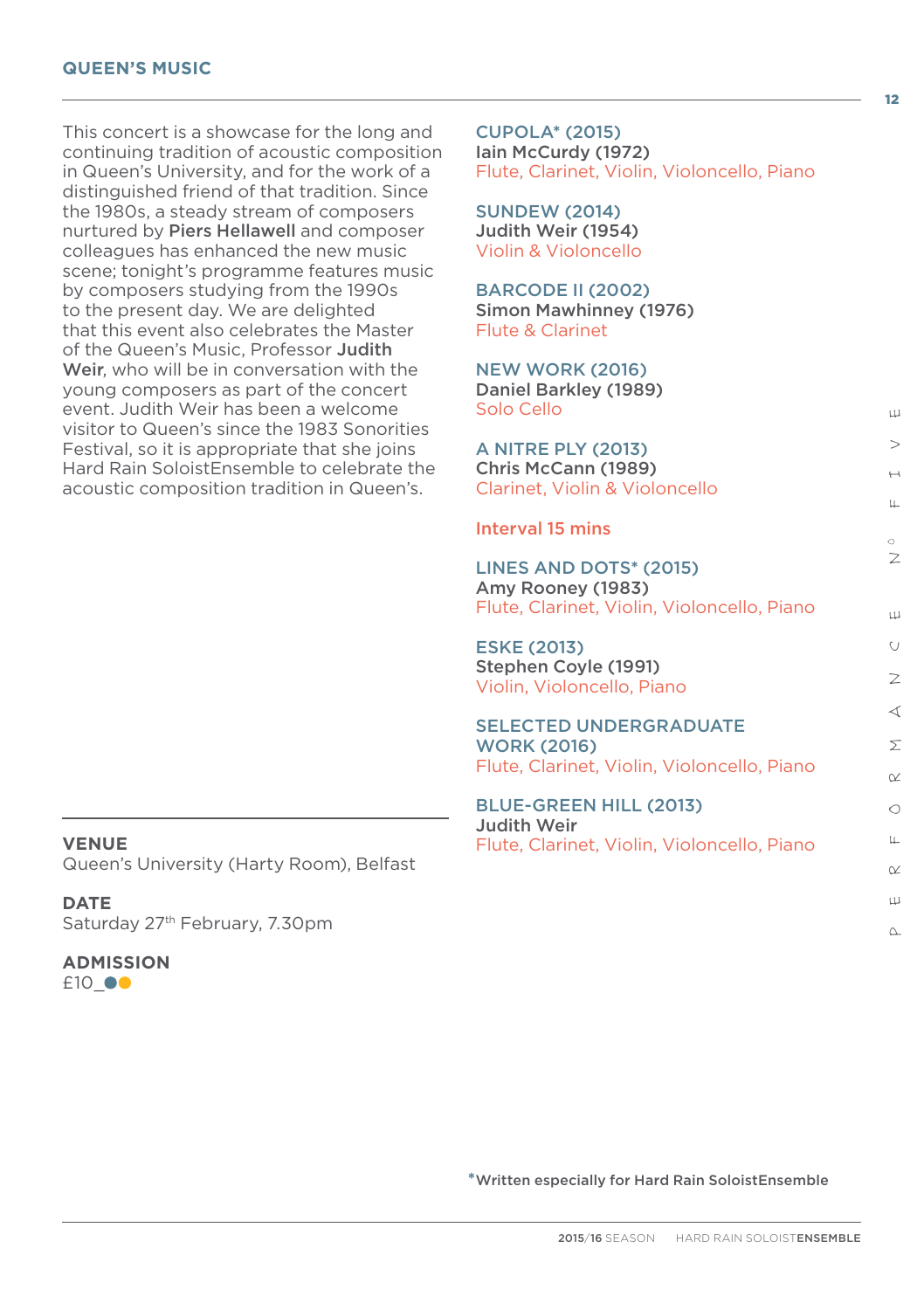If you missed the ensemble's performance of Steve Reich's exciting *Double Sextet* in our opening concert of the season, then you will definitely want to hear it here. If the work is no longer new to you, we feel you will be back for more, particularly since this concert features Reich's *Cello Counterpoint* too. In addition, Hard Rain will interpret the works of no less than four local composers each with a very individual voice.

The rhythmic jaggedness of Mawhinney's *Ribadoo* contrasts with the more comfortable motor rhythms of Reich's compositions and yet there is somehow a relationship here between these desperately different composers. Similarly, the textural quality of Amy Rooney's two included works, *Lines and Dots* and *Wallflowers and Butterflies*, and the freedoms offered to the performers, link them to some of Reich's American contemporaries, while at the same time she pursues her own clear musical path. A clearer and more direct minimalist influence can perhaps be heard in Bill Campbell's *There Comes a Time* with its unapologetically tonal landscape and at times blues-affected line. Stephen Gardner's *Trane*, written before the two Reich works in the programme, might have a more spurious link with the American composer, however there are obstinate driving rhythms here too amidst more delicate textures.

Lines and Dots**\*** (2015) Amy Rooney (1983) Flute, Bb Clarinet, Violin, Violoncello & Piano

#### Cello Counterpoint (2003) Steve Reich (1936) Cello & Tape

Trane (1996) Stephen Gardner (1958) Clarinet, Violin, Violoncello & Piano

| RIBADOO (2006 - 2015)<br>Simon Mawhinney (1976)<br>Flute, Bb Clarinet, Violin, Violoncello,                           | $\times$                      |
|-----------------------------------------------------------------------------------------------------------------------|-------------------------------|
| Piano and Vibraphone                                                                                                  | $\mapsto$                     |
| <b>Interval 15 mins</b>                                                                                               | S)                            |
| THERE COMES A TIME* (2015)<br>Bill Campbell (1961)<br>Flute, Bb Clarinet, Violin, Violoncello, Piano                  | $\circ$<br>Ζ                  |
| <b>WALLFLOWERS &amp; BUTTERFLIES (2014)</b><br><b>Amy Rooney</b><br>Flute, Violin & Cello                             | Щ<br>$\cup$<br>$\overline{z}$ |
| <b>DOUBLE SEXTET (2007)</b><br><b>Steve Reich</b><br>Flute, Bb Clarinet, Violin, Violoncello,<br>Piano and Vibraphone | $\prec$<br>Σ                  |
|                                                                                                                       | $\alpha$<br>$\circ$           |
|                                                                                                                       | Ц.                            |
|                                                                                                                       | $\alpha$                      |
|                                                                                                                       | Щ                             |
|                                                                                                                       | $\!\Delta$                    |

## **Venue**

The theatreSPACE, SERC, Bangor

### **Date**

Friday 11th March, 7.30pm

**Admission** £10 ●●

**\***Written especially for Hard Rain SoloistEnsemble

13

ن<br>م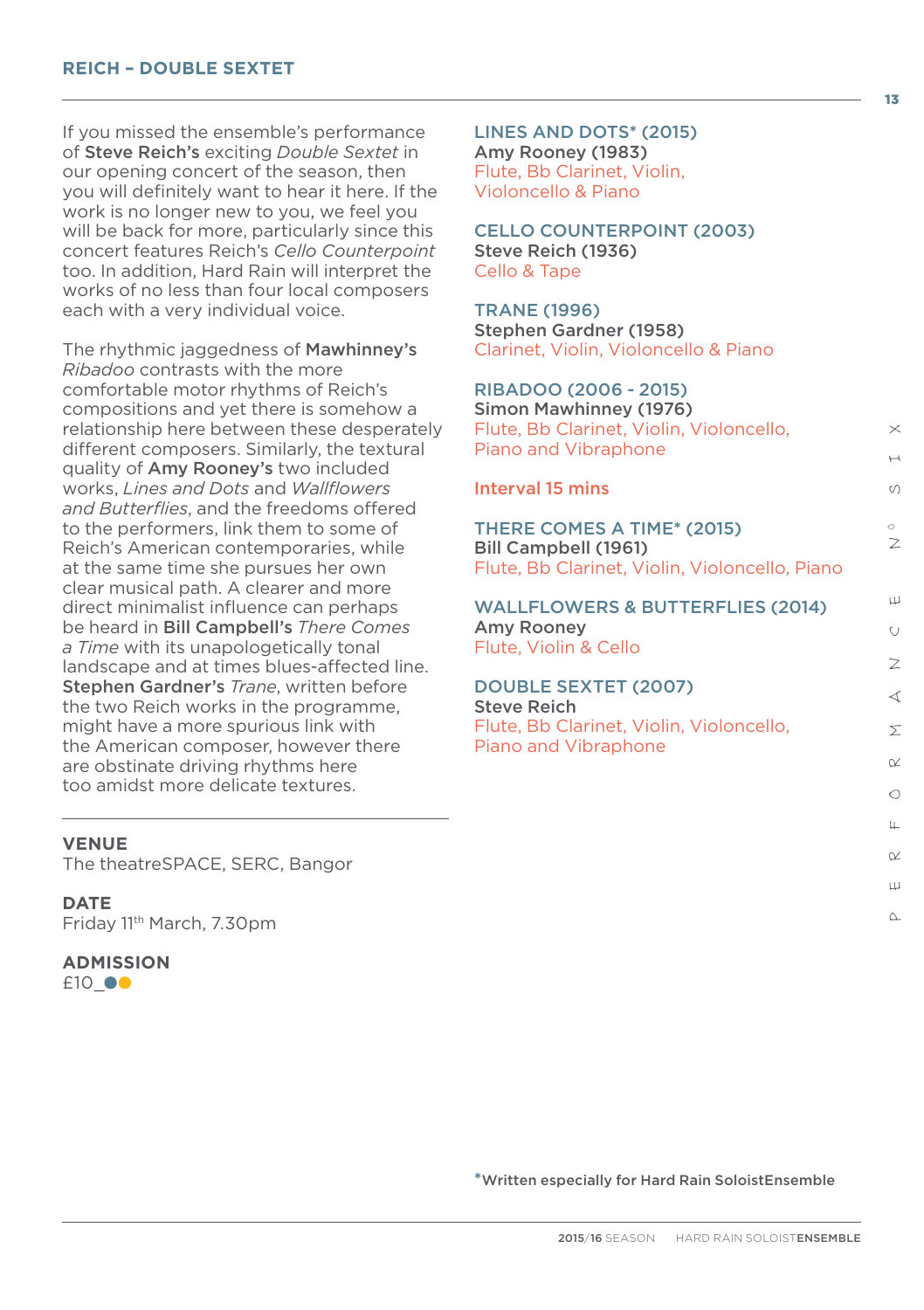# **Solo Series concert III DAVID MCCANN, CELLO** 14

The Hard Rain soloists have each curated their own recital programme focusing on works, which showcase their instrument and its associated technique and sound world. These concerts are delivered in an informal atmosphere with an emphasis on an explanation and close examination of the repertoire.

The second half of the twentieth century enjoyed an unprecedented number of new compositions for unaccompanied cello. This programme is an examination and comparison of the plethora of approaches taken by composers to this idiom. These eight pieces, though radically different from one another, share one common thread: all use the solo cello as a voice to express an individual language.

sulle corde (2010) David Horne (1970) Solo Cello

in tone (2015) Simon Mawhinney (1976) Solo Cello

SACHER VARIATION (1975) Witold Lutosławski (1913 - 1994) Solo Cello

| <b>EVEN KEEL (2011)</b><br>Michael Perrett (1988)<br>Solo Cello         | Ζ                         |
|-------------------------------------------------------------------------|---------------------------|
| Interval 15 mins                                                        | Щ<br>$\geq$               |
| <b>NEW WORK (2016)</b><br>Greg Caffrey (1963)<br>Solo Cello             | Щ<br>S)                   |
| <b>SERENADE (1949)</b><br>Hans Werner Henze (1926 - 2012)<br>Solo Cello | $\circ$<br>$\overline{z}$ |
| <b>NEW WORK (2016)</b><br>David McCann (1986)<br>Solo Cello             | Щ<br>Ù<br>Ζ               |
| <b>THRENOS (1990)</b><br>John Tavener (1944 - 2013)<br>Solo Cello       | ◁<br>Σ                    |
|                                                                         | $\alpha$                  |
|                                                                         | $\circ$                   |
|                                                                         | 11                        |
|                                                                         | $\alpha$                  |
|                                                                         | Щ                         |
|                                                                         | $\Delta$                  |

**Venue**

The Crescent Arts Centre (CUBE), Belfast

# **Date**

Wednesday 16<sup>th</sup> March, 7.30pm

**Admission** £10 **@@**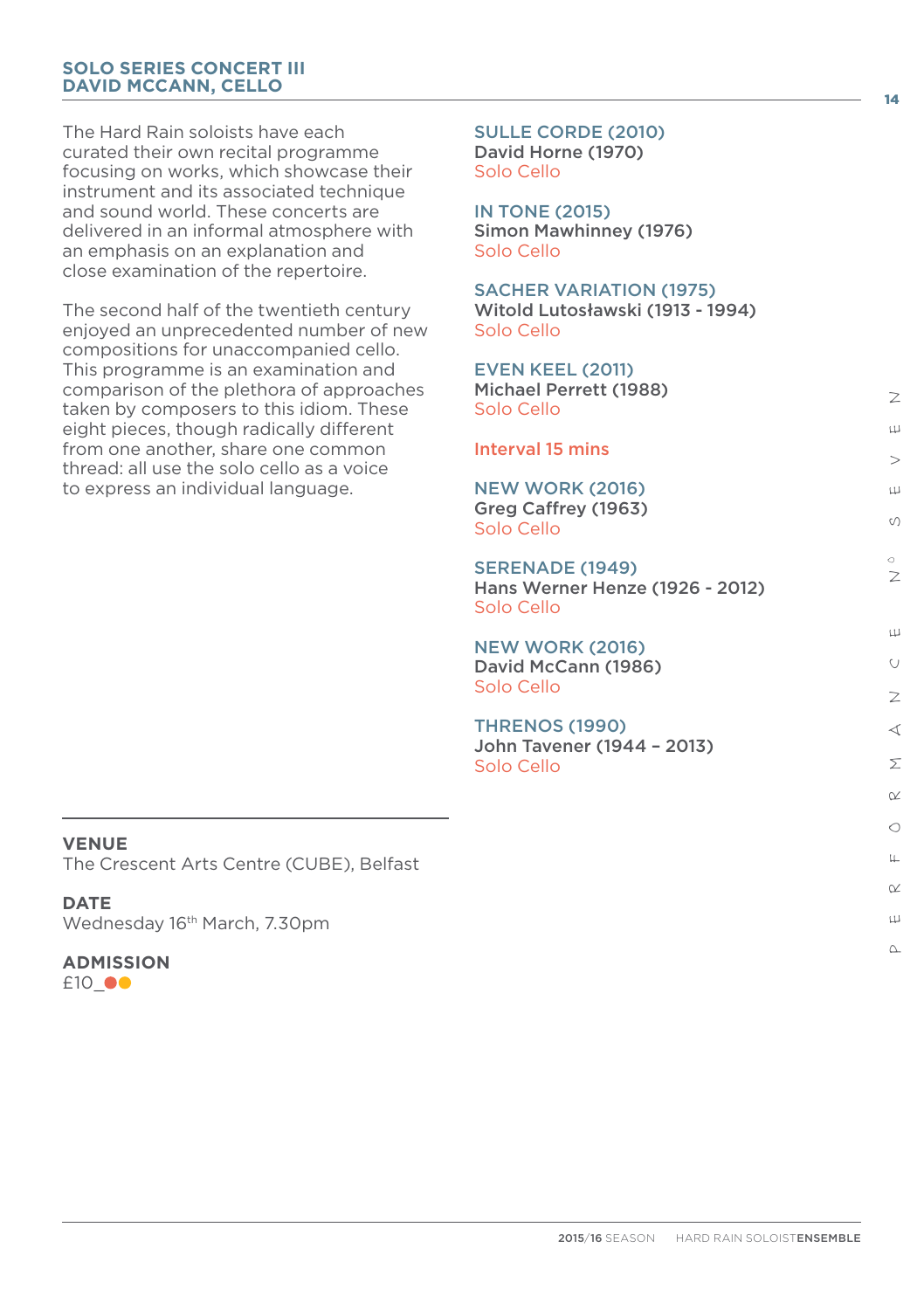# **Edge of Reflection – music for Easter** <sup>15</sup>

In this concert, Hard Rain SoloistEnsemble will present a range of works that we feel have a reflective quality. What better way to enjoy the Easter holiday than to come along, relax and let these spacious and colourful works simply surround you. But, this is not easy listening per se. This music is a mixture of profound repertoire like the Olivier Messiaen excerpt from his *Quartet for the End of Time* and spacious music exemplified in Morton Feldman's Durations 1. Also, the two works by Italian composer **Salvatore Sciarrino**, *Melencolia 1* and *Lo Spazio Inverso*, are wonderfully static soundscapes of great textural beauty. As is customary for HRSE we include here works by local composers, in this case Ian Wilson and Greg Caffrey and, in addition, a work from the English composer, Stephen Davismoon. Arvo Pärt's *Fratres* is perhaps the most well known and celebrated work in this repertoire although it is presented here in a more unusual arrangement for alto flute and piano.

This concert will be candlelit.

These are the Clouds about the Fallen Sun (2013) Greg Caffrey (1963) Flute, Clarinet, Violin, Violoncello, Piano

Fratres (1977) Arvo Pärt (1935) Alto flute & Piano

Duration 1 (1960) Morton Feldman (1926 – 1987) Alto Flute, Violin, Violoncello, Piano

| <b>MELENCOLIA 1 (1982)</b><br>Salvatore Sciarrino (1947)<br>Cello & Piano                        | ⊢<br>I                    |
|--------------------------------------------------------------------------------------------------|---------------------------|
| <b>Interval 15 mins</b>                                                                          | Ch                        |
| <b>TIMELESSLY THIS (1992)</b><br>Ian Wilson (1964)<br>Bb Clarinet, Violin, Violoncello and Piano | $\mapsto$<br>Щ            |
| LOUANGE À L'IMMORTALITÉ<br><b>DE JÉSUS (1941)</b>                                                | $\circ$<br>$\overline{z}$ |
| Olivier Messiaen (1908 - 1992)<br>Violin & Piano                                                 | Щ<br>Ù                    |
| <b>TIMELESS SHADES OF GREEN (2013)</b><br>Stephen Davismoon (1964)                               | Ζ                         |
| <b>Bass Clarinet &amp; Piano</b>                                                                 | ◁                         |
| <b>LO SPAZIO INVERSO (1985)</b>                                                                  | Σ                         |
| Salvatore Sciarrino (1947)<br>Flute, Clarinet, Violin,                                           | $\alpha$                  |
| <b>Violoncello and Celesta</b>                                                                   | $\circ$                   |
|                                                                                                  | $\downarrow \downarrow$   |
|                                                                                                  | $\alpha$                  |
|                                                                                                  | Щ                         |
|                                                                                                  | $\Delta$                  |

**Venue**

Crescent Arts Centre (CUBE), Belfast

**Date** Saturday, 26<sup>th</sup> March, 7.30pm

**Admission** £10 ●●

We are grateful to the Arts Council of Northern Ireland for the loan of the Steinway Model D for the purpose of this event.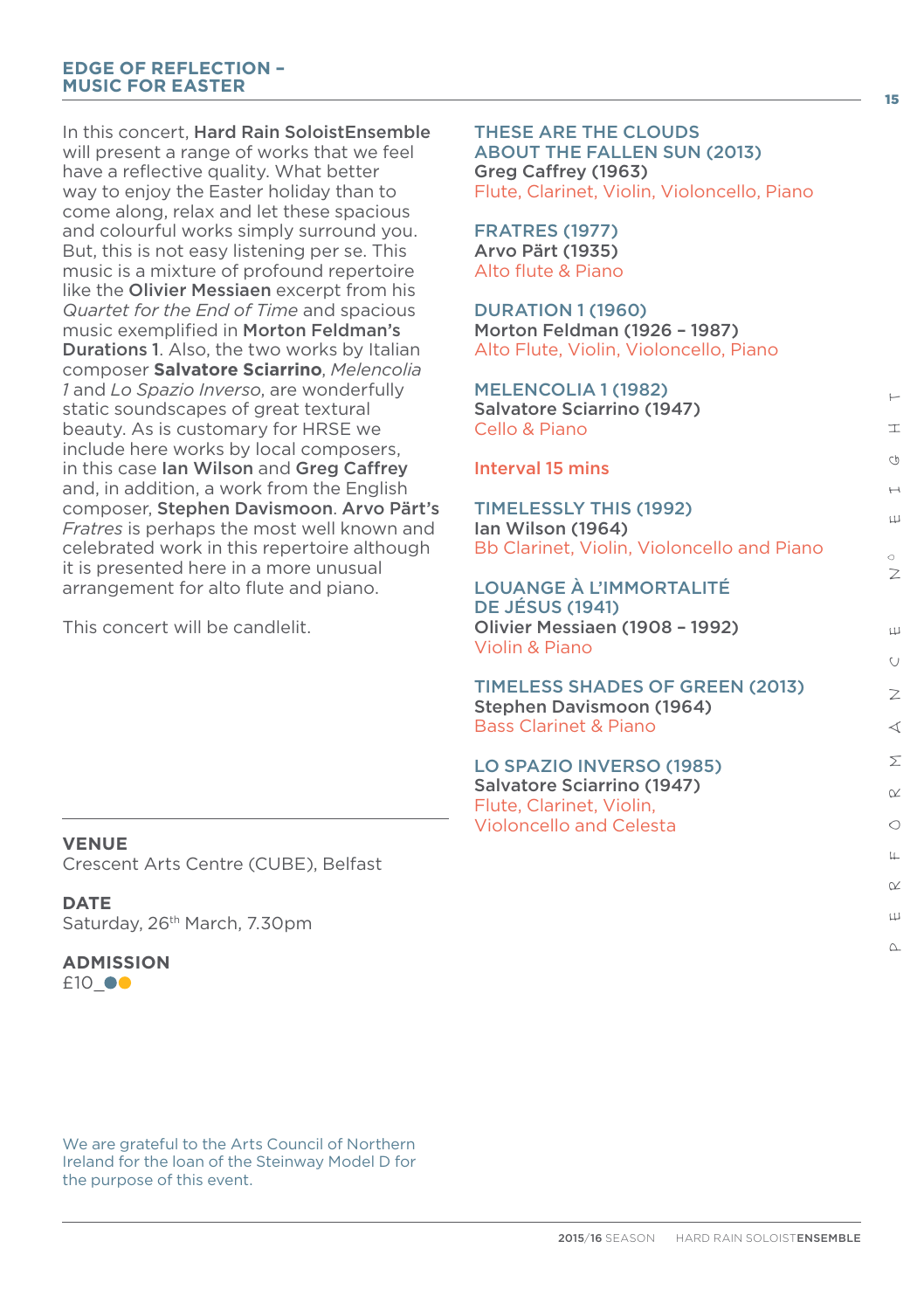# **Vienna - music of** THE 2<sup>nd</sup> VIENNESE SCHOOL **16**

The music of the Second Viennese School is often still seen by contemporary audiences as an impenetrable and incomprehensible collection of early 20th Century works by Arnold Schoenberg, Anton Webern and Alban Berg. However, the programme of this concert showcases a much greater variety of music than many people expect to find. The centerpiece of this concert is Schoenberg's *Chamber Symphony No 1 Op. 9* (1906), the earliest work represented here. This piece is not characterized by any means of serial organization, nor even an absence of tonality, but by a late romantic expanded tonality. This is a markedly different language to that of Berg's *Vier Stücke Op. 5* (1913) or Webern's miniatures, *Three little pieces* (1914) which demonstrate the adoption of atonality by the two students of Schoenberg. A later work, Berg's *Adagio*, an arrangement from *Chamber Concerto II* (1926), uses a 12 note row in its organization while Schoenberg's own last chamber work, the *Phantasy for Violin and Piano* (1949) also uses all 12 notes of the chromatic scale, divided into groups of six notes each.

This is a fitting programme for the appearance of our late colleague Peter Rosser's expansive solo piano piece, *The Last Temptation of Arnold Schoenberg*.

Phantasy for Violin and Piano (1949) Arnold Schoenberg (1874 – 1951) Violin & Piano

3 Little Pieces Op. 11 (1914) Anton Webern (1883-1945) Cello & Piano

THE LAST TEMPTATION OF ARNOLD SCHOENBERG (2004) Peter Rosser (1970–2014) Solo Piano

### Vier Stücke Op. 5 (1913)

| Alban Berg (1885 - 1935)<br>• Mäßig             | Щ                             |
|-------------------------------------------------|-------------------------------|
| · Sehr langsam                                  | Ζ                             |
| • Sehr rasch                                    | $\mapsto$                     |
| • Langsam<br><b>Clarinet &amp; Piano</b>        | $\overline{z}$                |
| <b>Interval 15 mins</b>                         | $\circ$<br>$\mathsf{Z}% _{T}$ |
| <b>ADAGIO, (ARRANGEMENT FROM</b>                |                               |
| <b>CHAMBER CONCERTO II 1926)</b>                | Щ                             |
| Alban Berg<br><b>Violin, Clarinet and Piano</b> | $\cup$                        |
| CHAMBER SYMPHONY Nº 1 OP. 9 (1906)              | Ζ                             |
| Arnold Schoenberg<br>Arr. A Webern (1922 - 3)   | $\prec$                       |
| Flute, Clarinet, Violin, Violoncello, Piano     | Σ                             |
|                                                 | $\alpha$                      |
|                                                 | $\circ$                       |
|                                                 | $\downarrow$                  |
|                                                 | $\alpha$                      |
|                                                 | Щ                             |
|                                                 | $\triangle$                   |

#### CHAMBER SYMPHONY Nº 1 OP. 9 (1906) Arnold Schoenberg Arr. A Webern (1922 – 3)

# **Venue**

Crescent Arts Centre (CUBE), Belfast

# **DATE**

Wednesday 6<sup>th</sup> April, 7.30pm

### **Admission** £10\_<sup>●●</sup>

We are grateful to the Arts Council of Northern Ireland for the loan of the Steinway Model D for the purpose of this event.

Pe

 $\overline{z}$ 

 $(11)$  $($  )  $\overline{z}$  $\prec$  $\overline{z}$  $\sim$  $\triangle$ LL.  $\sim$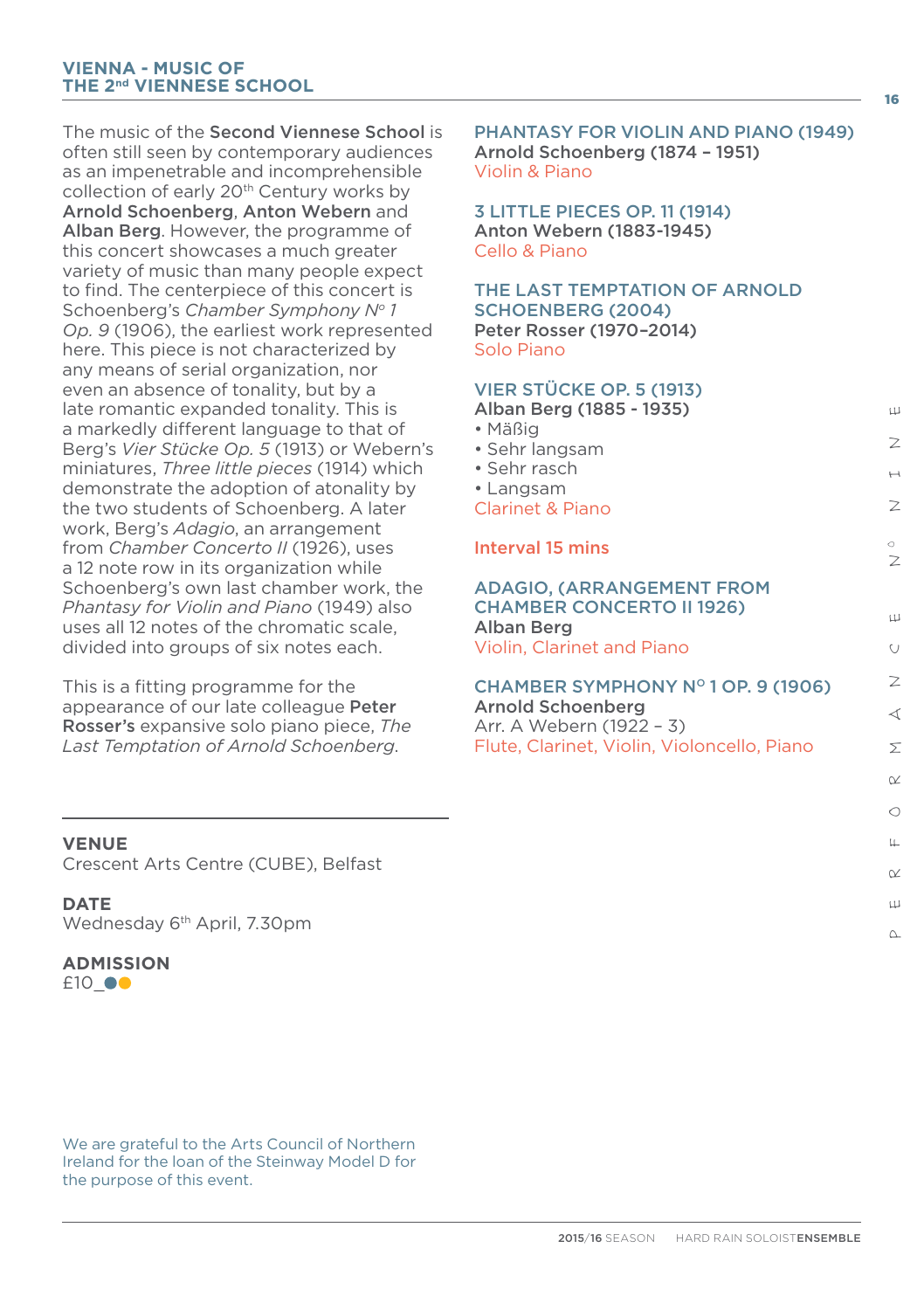# **Solo Series concert iv AISLING AGNEW, FLUTE** 17

The Hard Rain soloists have each curated their own recital programme focusing on works that showcase their instrument and its associated technique and sound world. These concerts are delivered in an informal atmosphere with an emphasis on an explanation and close examination of the repertoire.

This programme features some landmark works from the 20<sup>th</sup> Century flute repertoire alongside more recent and less well-known works from closer to home, including a world premiere performance of *Fiúg* by Anne Marie O'Farrell, written especially for the occasion. The concert will utilise various flutes (piccolo, concert flute and alto flute) and include a multiple flute piece with pre-recorded tape.

Density 21.5 (1936) Edgard Varèse (1883 - 1965) Solo Flute

Sequenza I (1958) Luciano Berio (1925 – 2003) Solo Flute

Voice (1971) Toru Takemitsu (1930 - 1996) Solo Flute

The Kestrel Paced Round the Sun (1975) Peter Maxwell Davies (1934) Solo Flute

Vermont Counterpoint (1982) Steve Reich (1936) Flute & Tape

Kokopeli (1990) Katherine Hoover (1937) Solo Flute

Interval 15 mins

Die Zwitscher-Maschine (2011) Ian Wilson (1964) Solo Flute

Fiúg (2015/16) Anne Marie O'Farrell (1966) Solo Flute

The Crescent Arts Centre (CUBE), Belfast

**DATE** Wednesdy 4th May, 7.30pm

**Admission** £10\_<sup>●●</sup>

 $\cdots$ 

 $\overline{a}$  $\overline{\phantom{1}}$ 

Pe

p e r e r o r m a n c e n o r e n

Ш  $(1)$  $\overline{z}$  $\prec$  $\overline{z}$  $\sim$  $\bigcirc$  $\mathbf{r}$  $\alpha$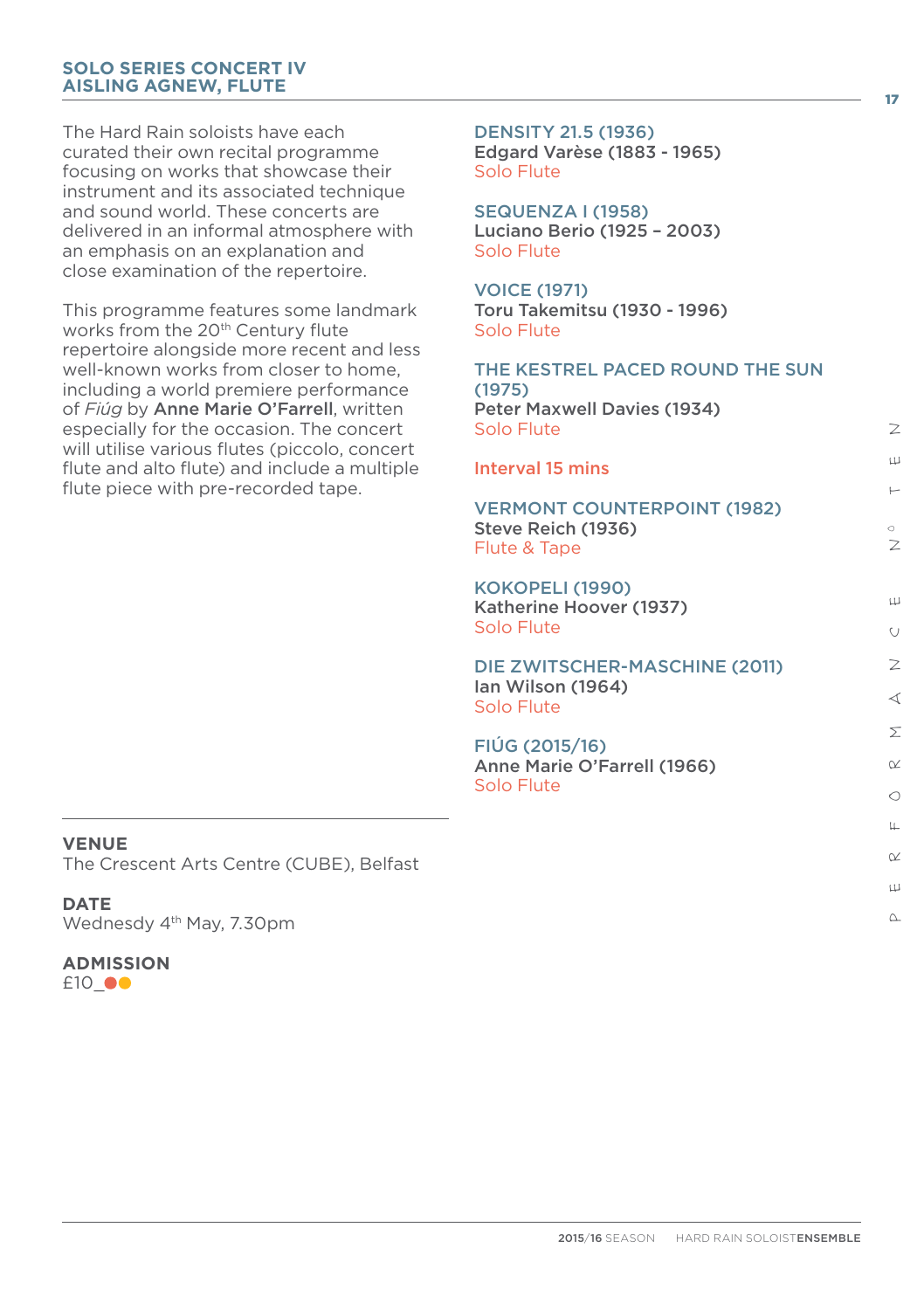Hard Rain SoloistEnsemble has the support of local contemporary music as its central remit, as a charity and as a not-for-profit organization. This support is evident in our programming of local music, but we also carry out a number of workshops each year to encourage young people to become involved in contemporary music. Below are some of the ways we will do this during our 2015/16 Season.

# **Working with Queen's University School of Creative Arts**

For the last two years HRSE has had the privilege of working with composition students at QUB. We are delighted to be continuing that relationship this year and it is wonderful to be involved more than ever.

HRSE will be providing workshop readthroughs for composition students at various stages in their development.

# WORKSHOP WITH QUB MUSIC STUDENTS

Queen's University Belfast Hard Rain SoloistEnsemble work with 1<sup>st</sup> year composition students Thurs 19th Feb 2016, Not open to the public

## WORKSHOP WITH QUB MUSIC STUDENTS

Queen's University Belfast Hard Rain SoloistEnsemble work with 3<sup>rd</sup> year composition students Thurs 25th Feb 2016, Not open to the public

## WORKSHOP WITH QUB MUSIC STUDENTS

Queen's University Belfast Hard Rain SoloistEnsemble work with 2<sup>nd</sup> year composition students Tue 19th Apr 2016, Not open to the public

An additional and very special event this year is our concert of music by composers who studied at Queens since the 1990's to the present day. This concert, in addition to including works by current QUB postgraduate composers, will also feature a selected undergraduate work from our Year 3 workshop.

### **Working with students at South Eastern Regional College at The Space**

The SPACE, in Bangor provides a new state of the art facility for teaching the Performing Arts, and HRSE are delighted to have been asked to deliver a workshop to students there on Friday 11th March 2016.

# Illustrated lecture to SERC music students The SPACE, Bangor

Steve Reich – Cello Counterpoint Fri 12th Feb 2016, Not open to the public

This visit offers SERC students the opportunity to hear Steve Reich's *Cello Counterpoint* performed live by HRSE cellist David McCann in an informal performance lecture. The event is designed as an introduction to contemporary music for students in advance of HRSE's performance on 11th March.

This initiative is kindly supported by the [Contemporary Music Centre](http://www.cmc.ie/), Ireland. The Contemporary Music Centre (CMC) is Ireland's national archive and resource centre for new music, supporting and developing the work of composers throughout the Republic and Northern Ireland.

 $\rightarrow$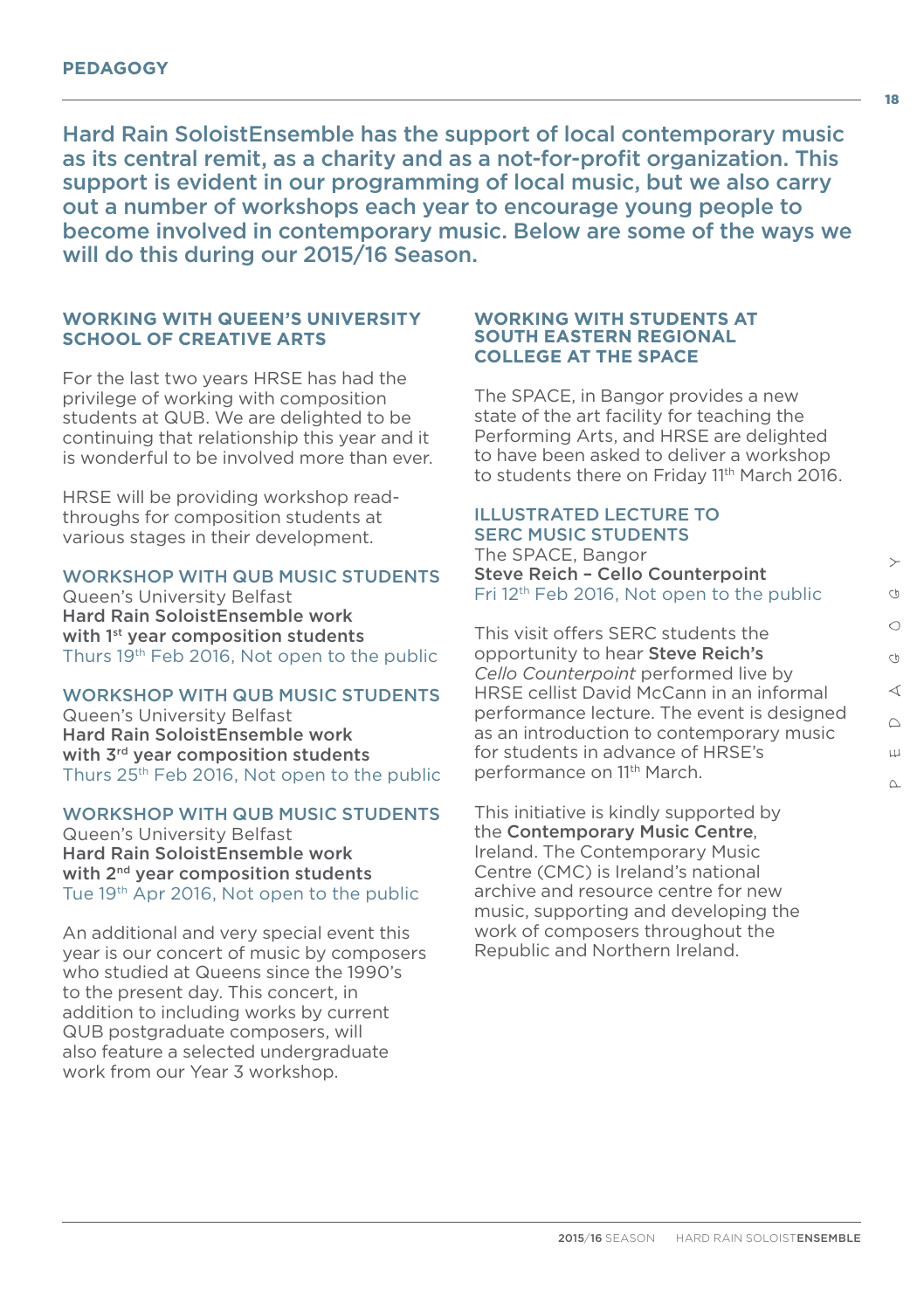" Student workshop performances by Hard Rain SoloistEnsemble are the magic circle in which a composition student becomes a composer: the collision of 'academic' work and virtuosic live performance is a hair-raising and essential alchemy, with the music-stand as crucible."

Piers Hellawell Professor of Composition at QUB School of Creative Arts

# **Working with the Ulster Youth Orchestra**

HRSE will be facilitating four bespoke workshops for UYO members supported by the Crescent Arts Centre. Each of the four workshops will focus on the concerns of building solid technique, but will, naturally, have an emphasis on the performance of contemporary music.

## WORKSHOP WITH ULSTER YOUTH ORCHESTRA

Crescent Arts Centre, Belfast Soloists of Hard Rain SoloistEnsemble work with young musicians from UYO Sat 12<sup>th</sup> Mar 2016, Not open to the public

# **Mentoring**

HRSE will offer one or two exceptional UYO members (selected by audition) the opportunity to perform in a HRSE concert or concerts, and ideally in an ensemble piece. Hard Rain "Apprentice" performers will also benefit from guidance and mentoring by HRSE members. In addition the successful applicants can be present at HRSE rehearsals, witness up close how a professional chamber group operates, and attend the concert season free of charge.

Hard Rain will offer free places (10 tickets per concert on the *Solo Series* only) and discounted tickets (all concerts) to all UYO players.

# **Peter Rosser Composition Award**

In memory of our friend and colleague, Peter Rosser, HRSE will be inaugurating the Peter Rosser Composition Award. In association with the Peter Rosser Foundation and Red Box Recording studio HRSE will instigate a call for new works through the Contemporary Music Centre, Dublin for flute (doubling picc and alto), Bb clarinet (doubling bs cl) violin, cello and piano. The competition will be open to any music student in 3rd level education in Northern Ireland and the Republic of Ireland.

Shortlisted composers will be invited to a workshop with the ensemble at Red Box Studio, Belfast. Participants of the workshop will receive a recording of their work and the winner will receive the Peter Rosser Prize for composition.

# Peter Rosser Composition Award

Red Box Studio, 173 University St., Belfast Calls for scores – open January 2016 [\(See HRSE website\)](http://www.hardrainensemble.com/#!season-2015---16/ujov5) Fri 27th May 2016, 7.30pm, Invite only

The competition will be announced officially in January 2016.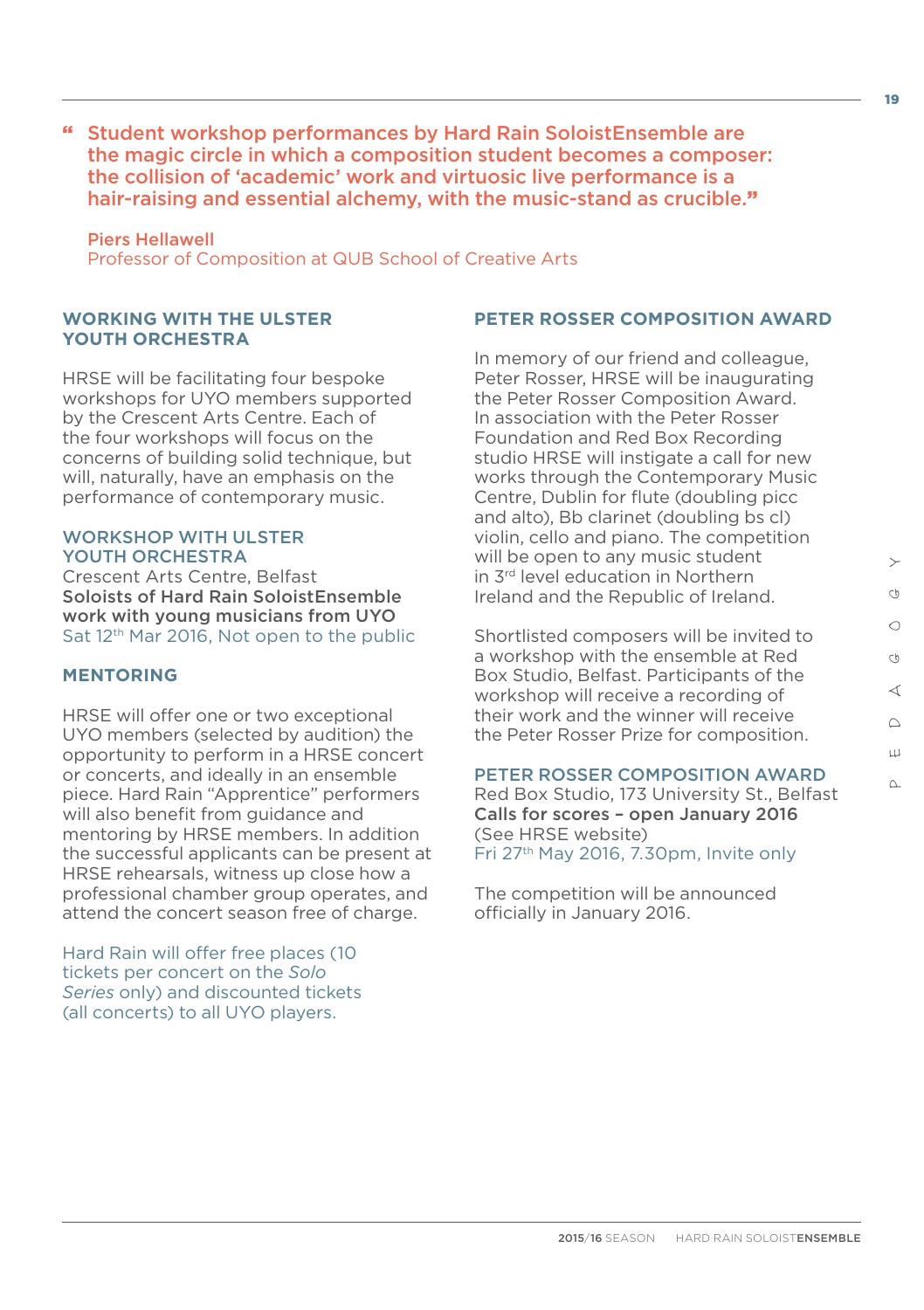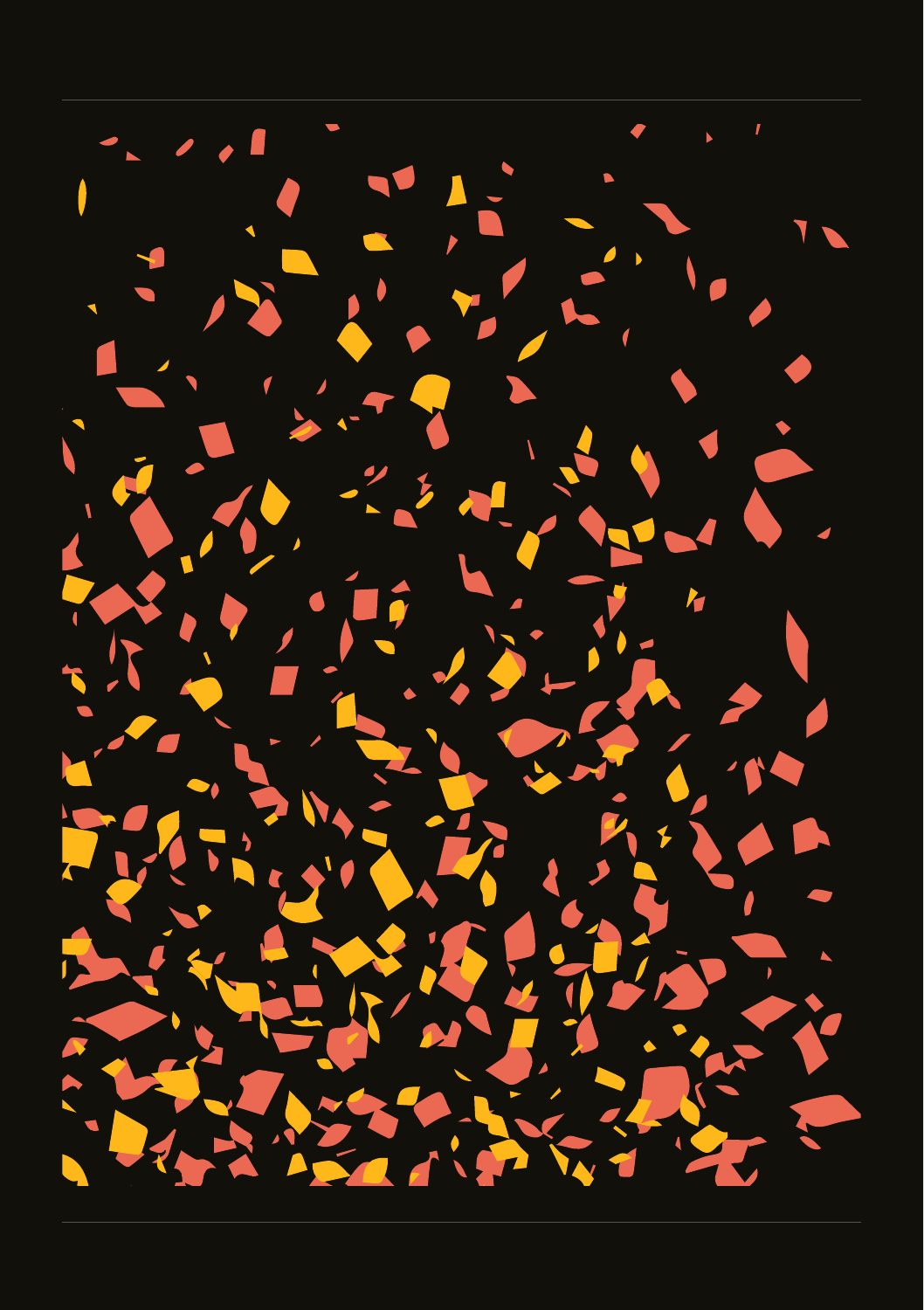The Hard Rain SoloistEnsemble is the only musical group in Northern Ireland to specialise in the performance of modern and contemporary repertoire. Its remit is to give a voice to local composers and to perform their music in the context of music by leading exponents of contemporary music from elsewhere in Europe and the rest of the world. It aims to programme music that otherwise cannot be heard live locally, while serving as an outlet for the talent of highly specialist performers and acting as a meeting point for their innovation, ideas and enthusiasm.

The ensemble was founded by the composer Greg Caffrey, who remains their Artistic Director. The core ensemble features Aisling Agnew – flutes, Sarah Watts - clarinets, Joanne Quigley - violin and David McCann - cello. HRSE are delighted to welcome back Sinead Hayes, along with percussionist Alex Petcu to work on new projects this year. In addition HRSE will have a number of the UK and Ireland's leading pianists playing in the ensemble during the 2015-16 Season.

Hard Rain SoloistEnsemble has an incredible line-up of players who make the performance of contemporary music a central aspect of their creative lives.

**Greg Caffrey** (Artistic Director) read music at Queen's University Belfast where he studied composition under Piers Hellawell and James Clarke.

He has received a number of awards including becoming finalist in the ISME-IVME 2nd International Composition Contest in Brussels in 2008, in the Taukay Edizioni Musicali International Composition Prize in 2012, the Musica Domani International Composition Prize (USA) and he took first prize at the Concorso Counterpoint, Italy in May 2012.

His compositions have been performed in Britain, Ireland, France, Germany, Austria, Argentina, Italy, Belgium, Holland, Sweden, Czech Republic, Estonia, U.S. Bangkok, China and Brazil, receiving critical acclaim.

His music has been recorded on the Meridian, Naturalstudio, Cactus, CMC, Diatribe, Edition 7, Zay Records, Summit Records, Barros Records and RTE Lyric FM record labels. His last album, "Ogden Caffrey – *First Construction in Nylon*", is a collection of his music for guitar performed by Australian guitarist Craig Ogden, and it has met with much critical acclaim. Classical Guitar Magazine described the album as "contemporary music at its very best".

Greg has received commissions from many performers and ensembles at home and abroad as well as from BBC Radio 3, the Irish national broadcasting station RTE and The Ulster Orchestra. His music has been represented at important international festivals: Musica Nova Fesitval in Sao Paulo, Brazil, Zwischen den Horizonten, Germany, Forfest Festival, Czech Republic and the 45<sup>th</sup> Parallele. Valence, France to name a few.

Greg is represented by the Contemporary Music Centre, Dublin and is a member of the Association of Irish Composers.

21

 $\sim$  $\pm$  $\sim$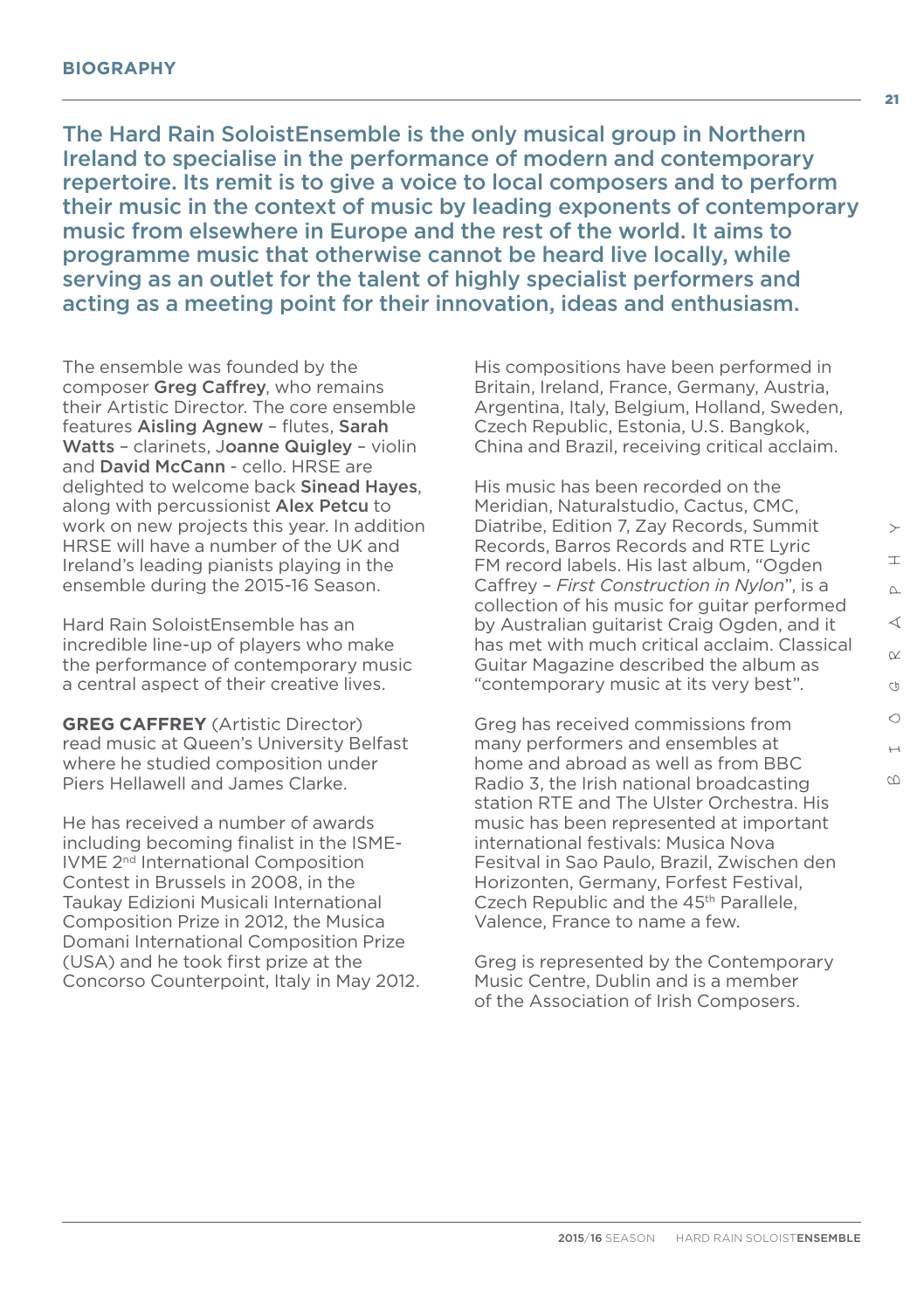

**Joanne Quigley** (Violin) is in constant demand as an orchestral principal and leader, and has guest-led the Royal Scottish National Orchestra and The BBC Scottish Symphony Orchestra. She is the former co-leader of the RTE Concert Orchestra and was acting leader of that group during 2011-2012. She also led the final five years of Castleward Opera. Joanne performs regularly as a principal player with the English Chamber Orchestra and as coleader of the Royal Liverpool Philharmonic and the RTE National Symphony Orchestra. She is a member of John Eliot Gardiner's Orchestre Revolutionnaire et Romantique and The John Wilson Orchestra.

Away from the orchestra, Joanne has led the Crash Ensemble in Dublin on several occasions, most notably for the Gerald Barry Opera, *The Importance of being Earnest* in October 2013. She also led them in a performance of a String Quartet by Goliov with soprano Dawn Upshaw at Carnegie Hall in May 2013. In March 2013, she led two performances of *The Seven Last Words of Christ* from the Cross by James McMillan with the BBC Singers and a nine piece String Ensemble in Galway and Dublin. Joanne has recorded Gerald Barry's String Quartet *First Sorrow*, which she premiered in 2008. She has also premiered a work for violin and piano by Paul Patterson, a solo violin piece by Amy Rooney and two String Quintets by Stephen Gardner. Joanne is on the faculty of the Royal Irish Academy of Music in Dublin.



**DAVID MCCANN** (Cello) graduated from the Royal Northern College of Music in 2010, and completed the MMus course with distinction in 2012. While a student at the RNCM, David was a recipient of the Leonard Rose award for cello, the Chris Rowland Prize for chamber music and the Contemporary Music Performance Prize. A passionate interpreter of new music, David has commissioned more than a dozen new pieces for his instrument. He has worked personally with Brian Ferneyhough, Steve Reich and Colin Matthews in preparation for public performances of their works. In 2014, David gave the first performance of Belfast composer David Byers' *Strange Hells* for cello and choir with the Ulster Youth Choir.

David has worked with the Hallé Orchestra, the BBC Philharmonic Orchestra, Camerata Ireland, Manchester Camerata, the Royal Liverpool Philharmonic Orchestra, the Ulster Orchestra, the RTÉ Concert Orchestra and the Orchestra of Opera North. He plays a cello made by Kai-Thomas Roth in 2012 and uses a Noel Burke bow, which was purchased with the help of the Sir John Barbirolli Memorial Foundation. David teaches privately at his home in Belfast.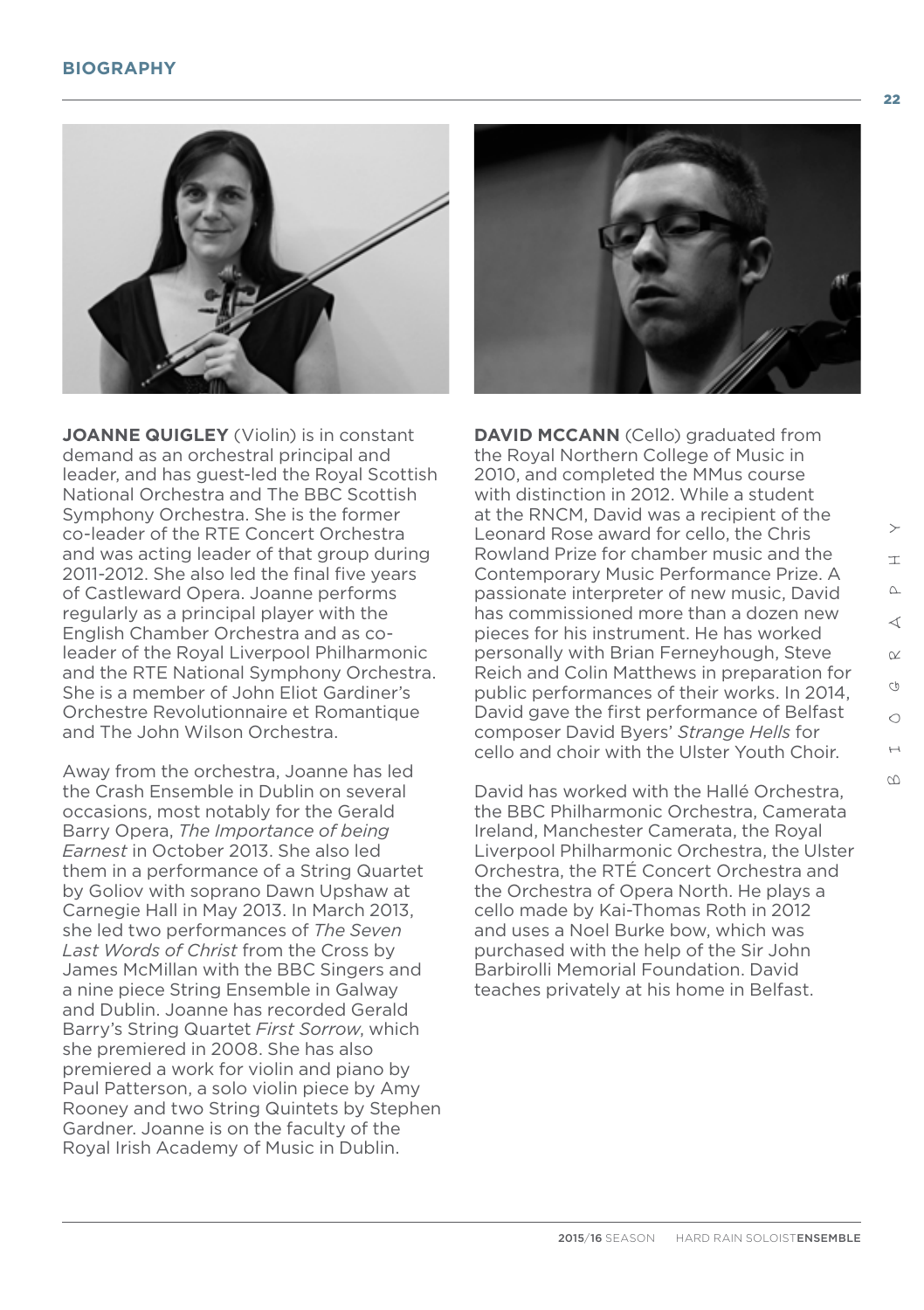

**Aisling Agnew** (Flutes) was born and raised in Belfast. She regularly performs around the UK, Ireland, Europe, North & South America, Asia and the Middle East. Her performances have been broadcast on BBC Radio, RTE Lyric FM and Classic FM, and include many high profile concerts such as a Wigmore Hall chamber music recital, the National Flute Association's 40th Convention in Las Vegas and concertos with the Ulster Orchestra and Royal Scottish National Orchestra.

Aisling studied at the RSAMD and Guildhall School of Music & Drama. As a widely active chamber musician, Aisling performs with various ensembles, and has released three CD recordings. She also has a keen interest in performing new music and working with composers. Highlights include performing Penderecki's *Flute Concerto* with the RSNO, Sonic Fusion festivals with contemporary music group Re:search, performing Sir Peter Maxwell Davies' solo work *The Kestrel Paced Round the Sun* for the composer's birthday celebration concert, and making the première recording of Greg Caffrey's *Pluck, Blow II (The Return)* with guitarist Matthew McAllister for RTE Lyric FM.



**SARAH WATTS** (Clarinets) studied clarinet at the Royal Academy of Music, and then solo bass clarinet at the Rotterdam Conservatorium. Sarah was awarded the Exxon prize for the best classical music student in Rotterdam.

Sarah has achieved an international reputation for her solo bass clarinet playing and has attracted composers such as Sir Harrison Birtwistle, Piers Hellawell and George Nicholson to write music for her. She has released numerous solo and chamber CDs playing on both clarinet and bass clarinet. Sarah teaches bass clarinet at the Royal Northern College of Music and clarinet at Nottingham University and has given masterclasses and workshops of many leading UK conservatoires and universities. She has also set up an International solo bass clarinet course on the Isle of Raasay in Scotland and a Wind Chamber Music course at Malvern for amateur musicians. Sarah also performs extensively with SCAW and Cuillin Sound. She has recently completed her PhD and published, via Metropolis music publishers, a ground breaking new publication, *Spectral Immersions; A Comprehensive Guide to the Theory and Practice of Bass Clarinet Multiphonics*. Sarah is a UK Vandoren artist, an International Uebel artist and a Silverstein Inspiring pro Artist. She plays Uebel Superior clarinets and a Selmer Privilege bass clarinet.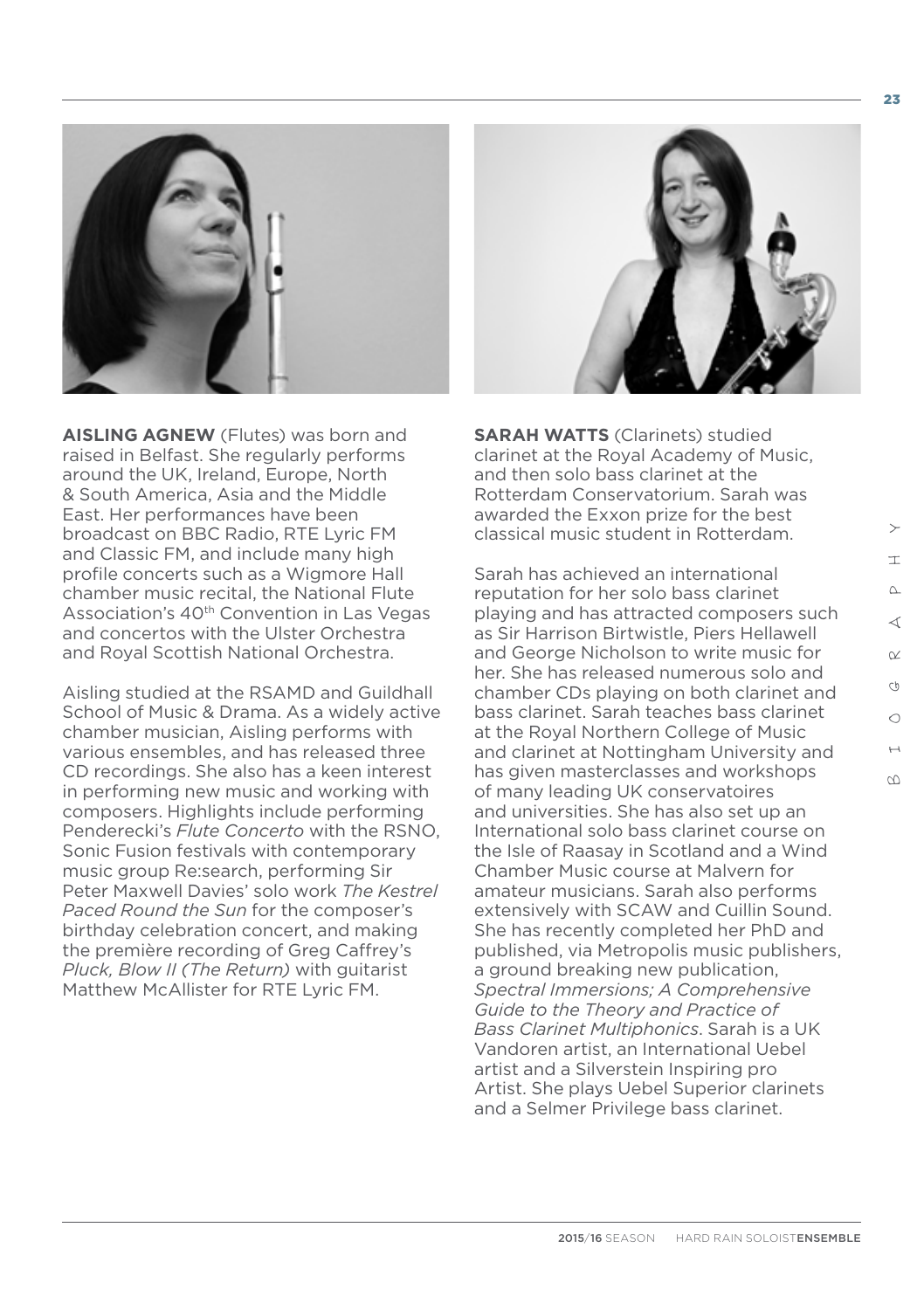

Hailing from Cork, Ireland, **Alex Petcu** is quickly establishing himself, both nationally and internationally, as a percussionist of the finest calibre. His recent appearances as a soloist with both the R.T.E. National Symphony and Concert Orchestras are some of his main highlights so far. He was also chosen to be the 2015 National Concert Hall Rising Star recitalist and an artist in residence for the Cork School of Music for 2015 and 2016.

As one of the few Irish percussionists to focus on solo and chamber music, Alex has championed and developed the existing repertoire by giving numerous recitals and working closely with composers. Recent projects include curating and performing in *WoodMetalWater* as part of the Sounds from a Safe Harbour festival in Cork, performing as the solo musician for Shakespeare's *Twelfth Night* at the Abbey Theatre and much more. He is a founding member of the Bangers and Crash Percussion Group, a new exciting Irish percussion ensemble. He also regularly performs with the various professional ensembles in Ireland such as the Crash Ensemble, R.T.E Symphony, R.T.E. Concert, Irish Chamber and Irish Baroque orchestras.



The 2013/14 season saw Irish conductor **Sinead Hayes** make her Irish debut, conducting concerts with both the RTE Concert Orchestra and RTE National Symphony Orchestra. In June 2014 Sinead was one of three finalists in the Interaktion conducting workshop of the Kritisches Orchester, Berlin, whose members are drawn from the Berlin Philharmonic, Staatskapelle Berlin, Gewandhaus Orchester and many others.

Following an initial training as a structural engineer Sinead graduated with a BMus (1:1) in violin and composition from City University, London, completing her Masters in orchestral conducting at the Royal Northern College of Music, Manchester, where she won the Mortimer Furber Conducting Prize. She has participated in masterclasses with Johannes Schlaefli, Jorma Panula and Sylvain Cambreling and has worked with London Sinfonietta, Brandenburgisches Staatsorchester, Scottish Chamber Orchestra, Chamber Orchestra of Luxembourg, Orquestra do Algarve, North Czech Philharmonic, Bochumer Symphoniker, Essener Philharmoniker and Ensemble and Orquestra do Cadaques.

Sinead was recently awarded a scholarship by the Peter Eotvös Contemporary Music Foundation, enabling her to participate in a conducting masterclass with Peter Eotvös and Zsolt Nagy in Budapest. She also conducted the Clare Memory Orchestra on their recent tour to South Korea.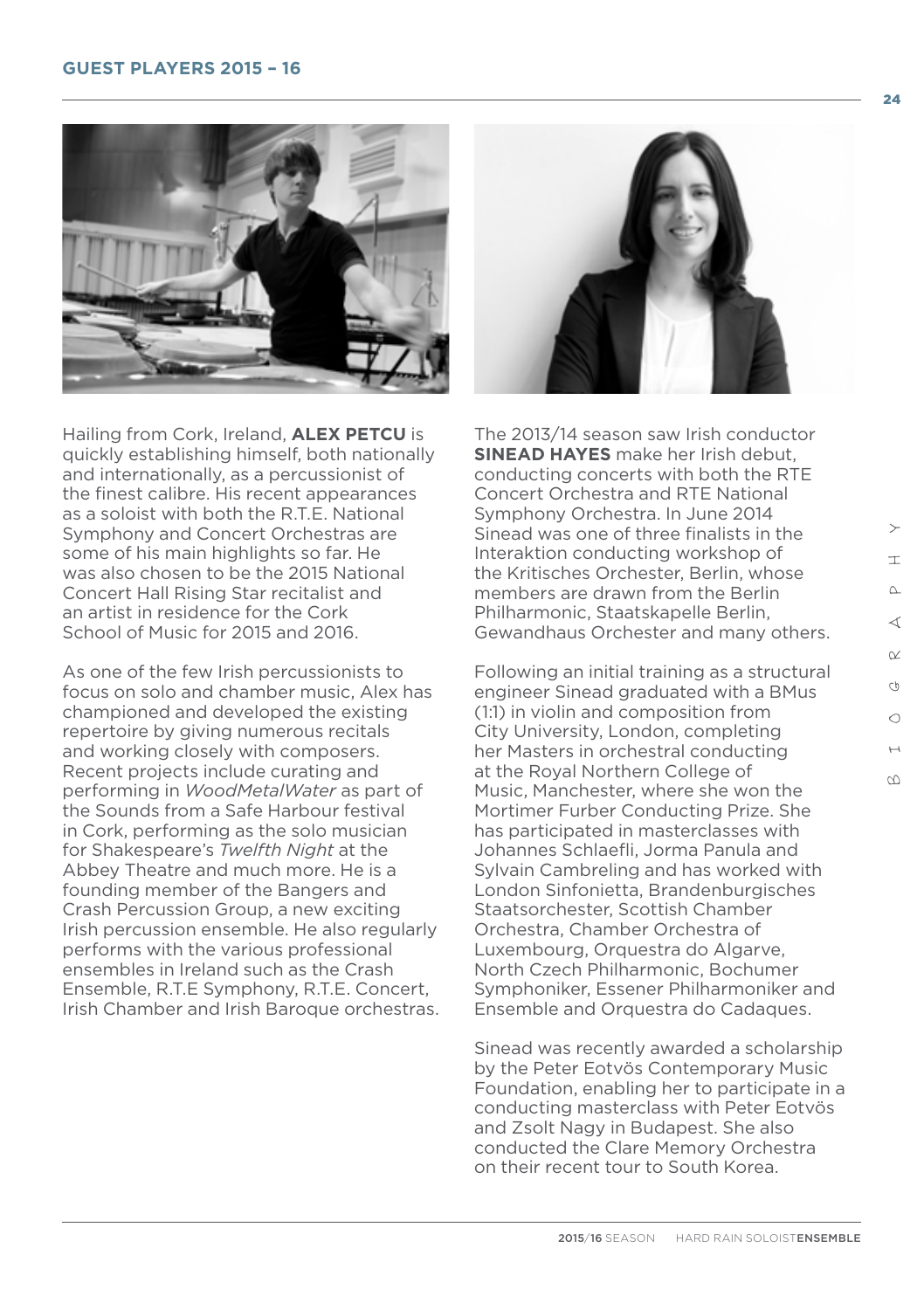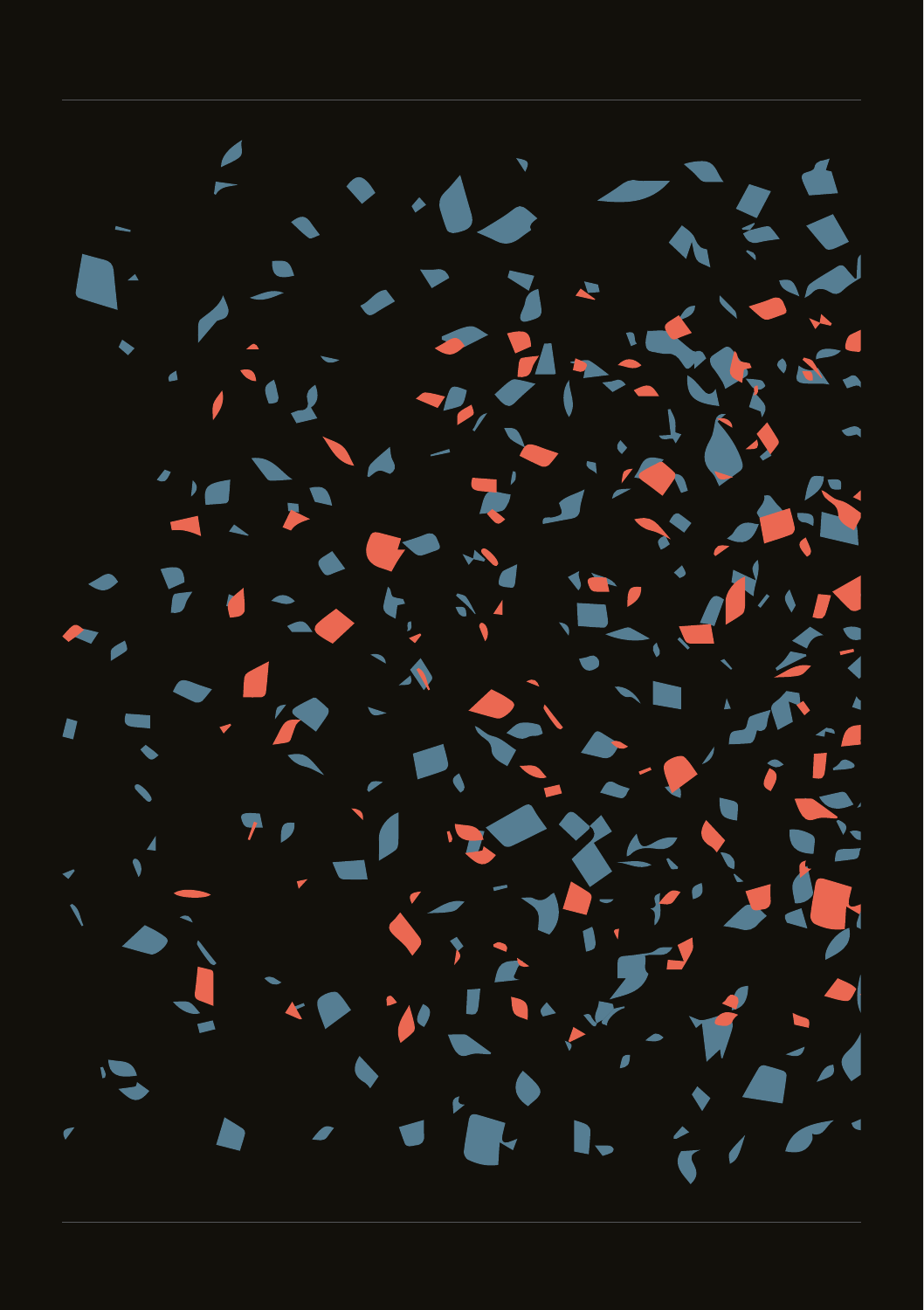## **Booking How to Book**



HRSE has a range of pricing structures to make your booking simple and inexpensive.

Buy admission to all 6 full ensemble concerts at only £45.

- **• Opposites Attract**
- **• Espirit Rude**
- **QUEEN'S MUSIC**
- **• Reich**
- **EDGE OF REFLECTION**
- **VIENNA 2<sup>ND</sup> VIENNESE SCHOOL**

Buy admission to all 4 solo concerts at only £30.

- **• Solo Series concert I Joanne Quigley, violin**
- **• Solo Series concert II Sarah Watts, Clarinet**
- **• Solo Series concert III David McCann, Cello**
- **• Solo Series concert IV Aisling Agnew, Flute**

Buy admission to all 10 concert events above at only £70.

Tickets for all concert events may be bought individually at £10 each.

Through the Crescent Arts Centre website [www.crescentarts.org](http://www.crescentarts.org/)

From the Hard Rain SoloistEnsemble website [www.hardrainensemble.com](http://www.hardrainensemble.com/)

Directly from the Crescent Arts Centre box office by phone +44 (0)2890 242338 or at the Crescent Arts Centre Reception.

| DII CCLIV TI VITI LITC OI CJCCITL / \I LJ CCITLI C NOA<br>office by phone <b>+44 (0)2890 242338</b> or at | ςņ           |
|-----------------------------------------------------------------------------------------------------------|--------------|
| the Crescent Arts Centre Reception.                                                                       | Z            |
| <b>The Crescent Arts Centre</b>                                                                           | $\vdash$     |
| 2-4 University Road<br><b>Belfast</b>                                                                     | $\checkmark$ |
| Co. Antrim                                                                                                | Ω            |
| Northern Ireland<br>BT71NH                                                                                | Ω            |
|                                                                                                           |              |

General box office enquiries: <info@crescentarts.org>

26

Ch  $\overline{z}$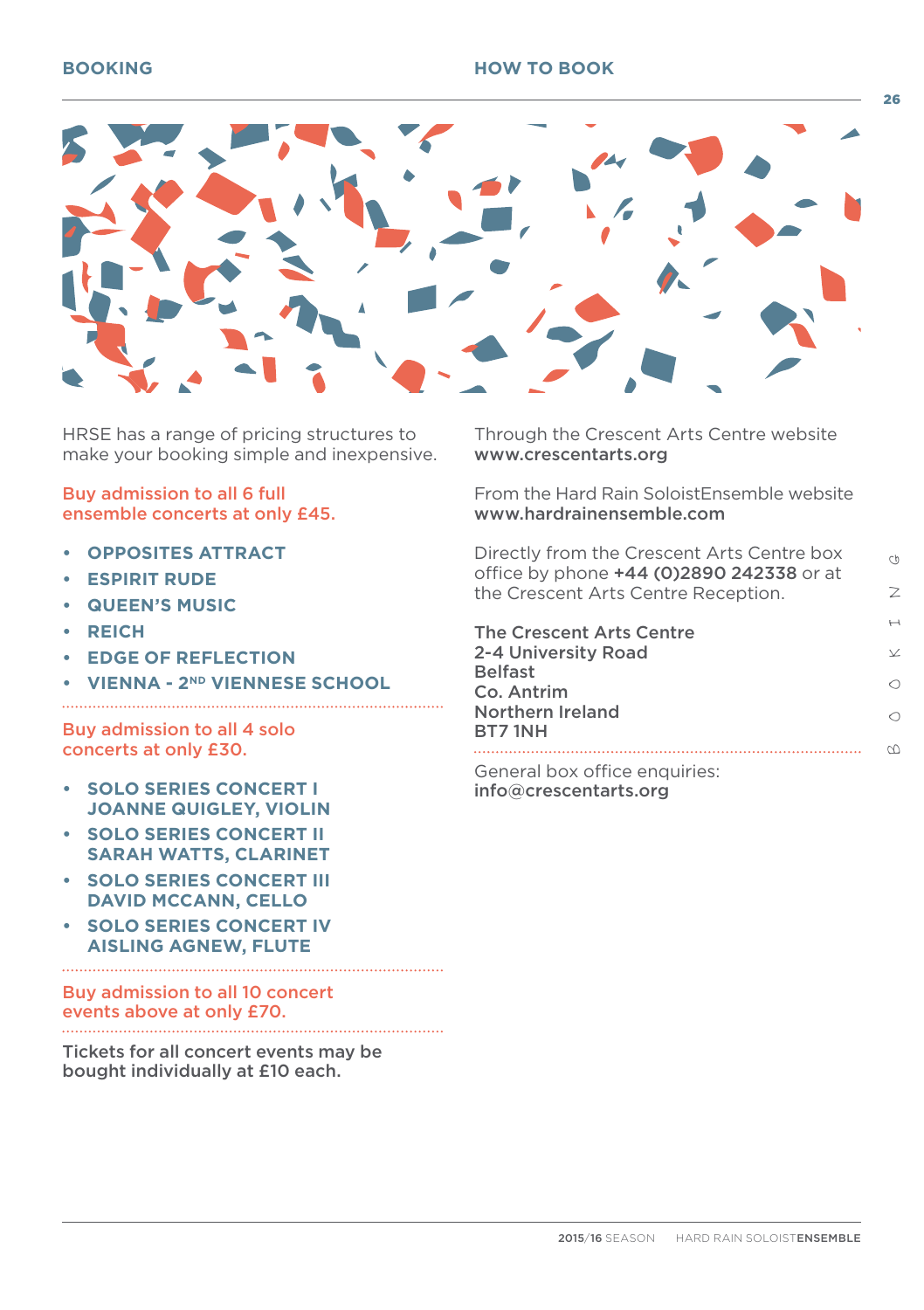#### **Thanks to our Funders and Supporters**



Hard Rain SoloistEnsemble would like to thank the Crescent Arts Centre, Belfast for the incredible support and encouragement it has received for its season of events. Our position as Ensemble in Residence permits us to use this wonderfully vibrant centre as a base for our activities. We appreciate the confidence that the staff there, the Board and the Director, Keith Acheson, have placed in us, and we look forward to making our contribution to its varied programme of events.

"The Crescent Arts Centre is delighted to continue its support of the Hard Rain SoloistEnsemble. As our Ensemble in Residence, HRSE have already delivered a number of outstanding concerts at the Centre, culminating in the breathtaking performance of Pierrot Lunaire earlier this year. I think you will agree that this season's programme is even more impressive, we simply can't wait for them to take to the stage!"

Keith Acheson Director Crescent Arts Centre

No cultural programme of this magnitude could possibly exist without the financial and in-kind support of our funders and partners. We would particularly like to thank our principal funder The Arts Council of Northern Ireland for their support. We are additionally grateful for financial support from Belfast City Council Arts & Heritage Fund. The contribution by our partners The Crescent Arts Centre, Queen's University and South Eastern Regional College is invaluable to us. Thanks also to Contemporary Music Centre, Dublin for their continued support.

We are grateful to the Arts Council of Northern Ireland for the loan of the Steinway Model D for the purpose of this season of events.

A final and sincere thanks goes to all the incredible supporters of this wonderful music who crossed the threshold of our performance spaces during last season: the people who cheered with delight after Franco Donatoni's *Fili*, the people who joined us for a glass of wine after Pierrot Lunaire, the composers and composition students who gave us their amazing music to play, the social networkers, the hardened new music enthusiasts and the new comers. This year we pledge to bring you more music than ever, and we are so grateful for your continued enthusiasm.

c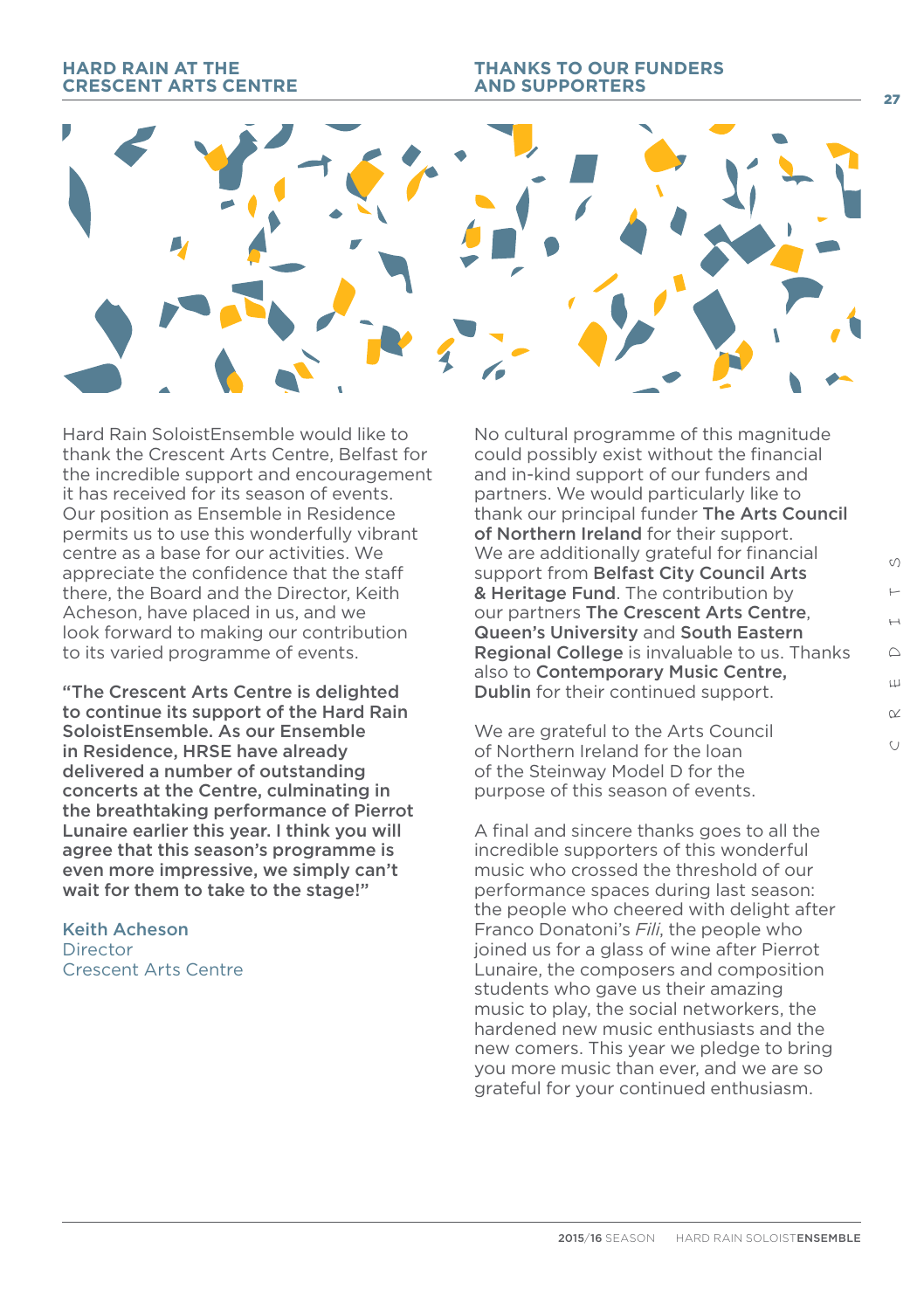Hard Rain SoloistEnsemble is a registered charity NI00135 and therefore a not-forprofit organization. We would like you to support us in any way you can and help us continue our work. The most enjoyable way to support us is to continue to attend our concerts and bring your friends. But if you would like to make a donation, however small, it would be gratefully received.

Donations can be made using the PayPal Donate button on our website:

# [www.hardrainensemble.com](http://www.hardrainensemble.com/#!blank/colm)

If you would like to contact us you may do so through our website contacts page or email: <hardrainensemble@icloud.com>

We acknowledge support from the following organisations:



**LOTTERY FUNDED** 















direct wine shipments

 $\epsilon$ 

 $\epsilon$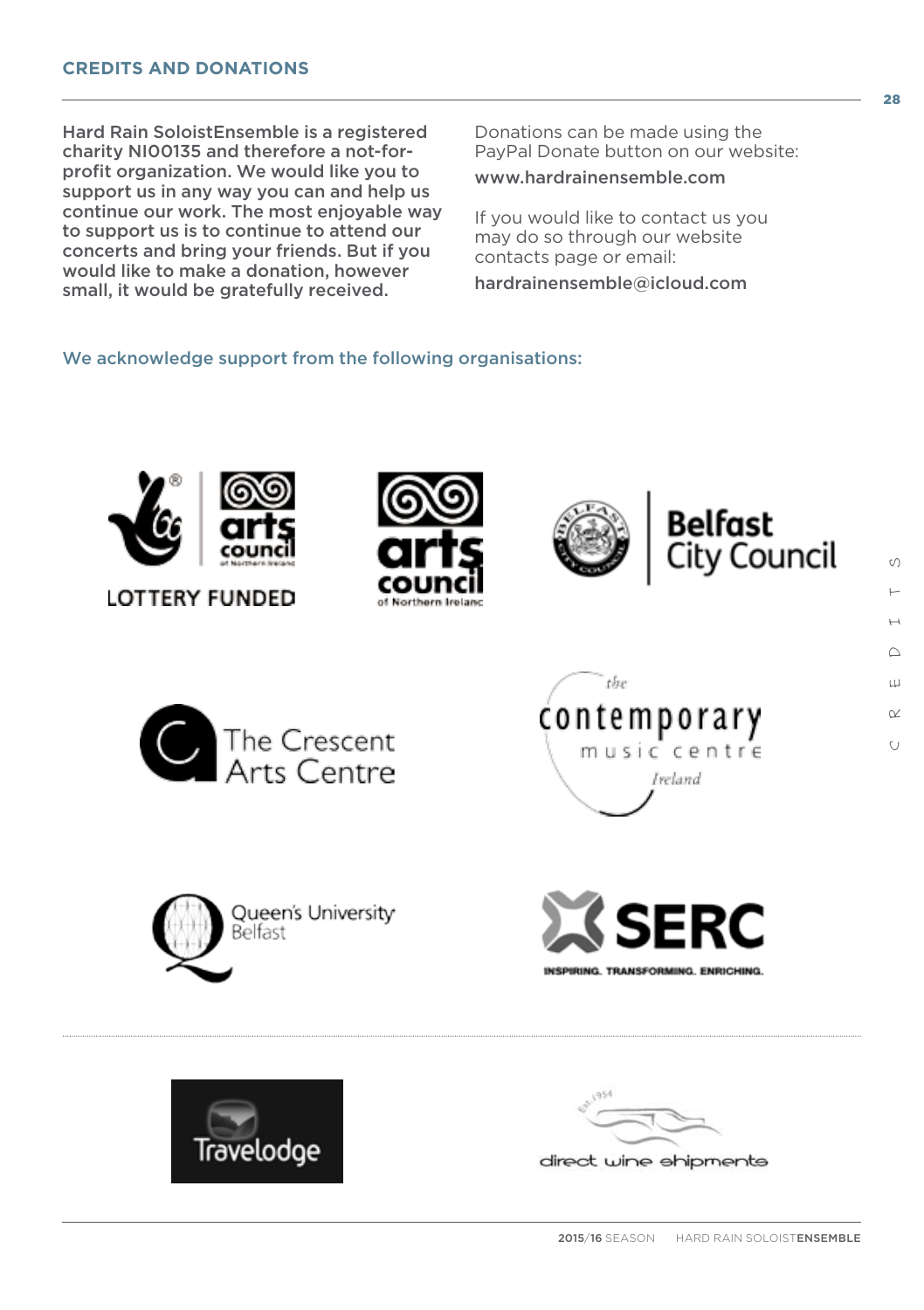